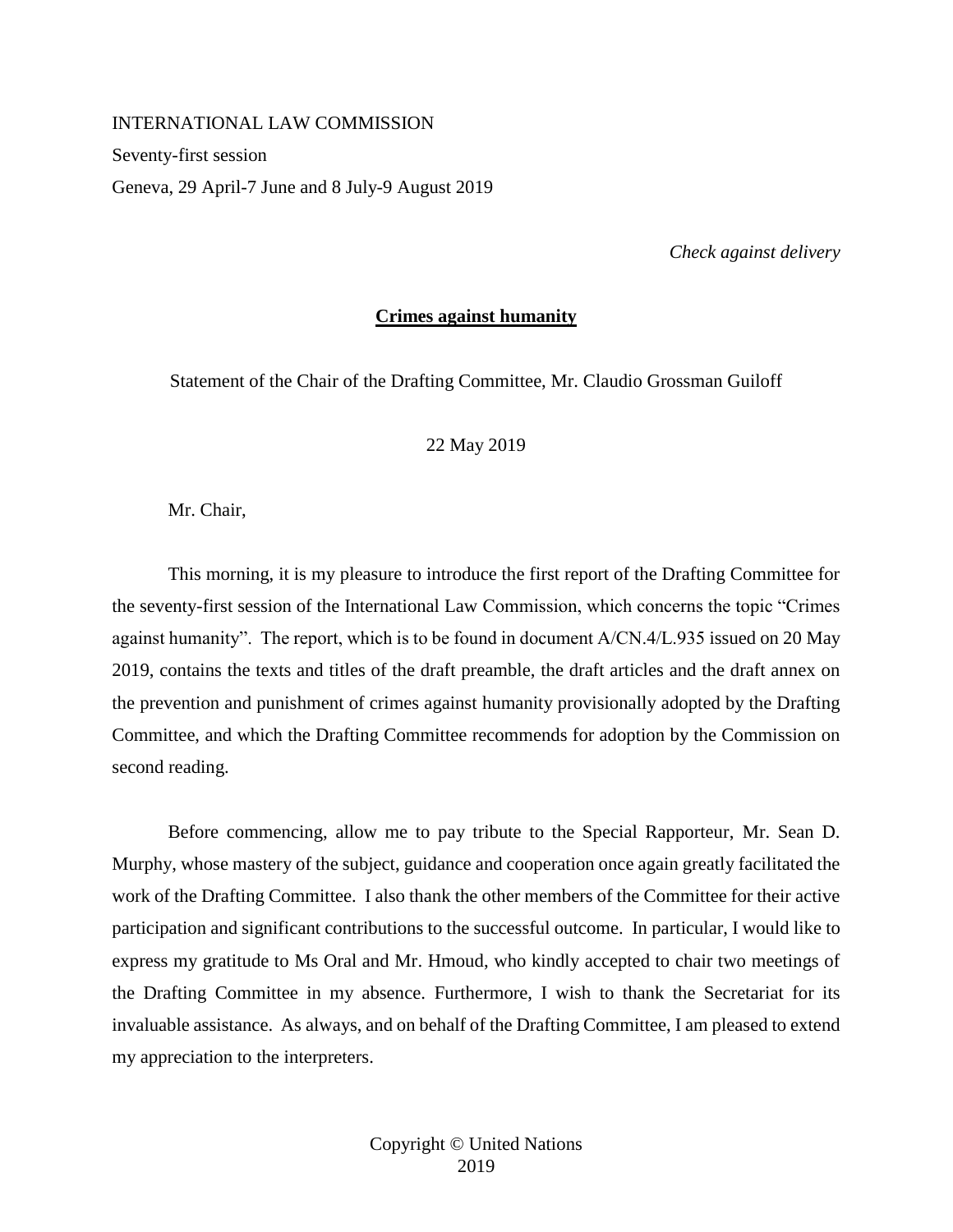The Drafting Committee devoted six meetings to this topic, from 7 to 14 May, for the consideration of the draft title, the draft preamble, draft articles 1 to 15, including draft article 13 *bis*, and the draft annex as proposed by the Special Rapporteur in his fourth report (A/CN.4/725), which were referred to the Drafting Committee by the Commission at the conclusion of the plenary debate.

\* \* \*

Mr. Chair,

Let me address at the outset the question of the title of the draft articles.

Further to suggestions made by a number of members of the Commission during the plenary debate, the Drafting Committee adopted the following title of the draft articles: "Prevention and punishment of crimes against humanity". Such a title was deemed appropriate in view of the scope of the draft articles, as well as their object and purpose. It is also consistent with the title of the 1948 Convention on the Prevention and Punishment of the Crime of Genocide that the draft articles are intended to complement.

Mr. Chair,

Let me now turn to the draft preamble.

## **Draft preamble**

I shall begin with the draft preamble, which comprises ten preambular paragraphs. The title "Preamble" adopted on first reading was deleted. In line with the practice of the Commission for texts adopted on second reading, the Drafting Committee considered that a title for a preamble was superfluous and should be omitted.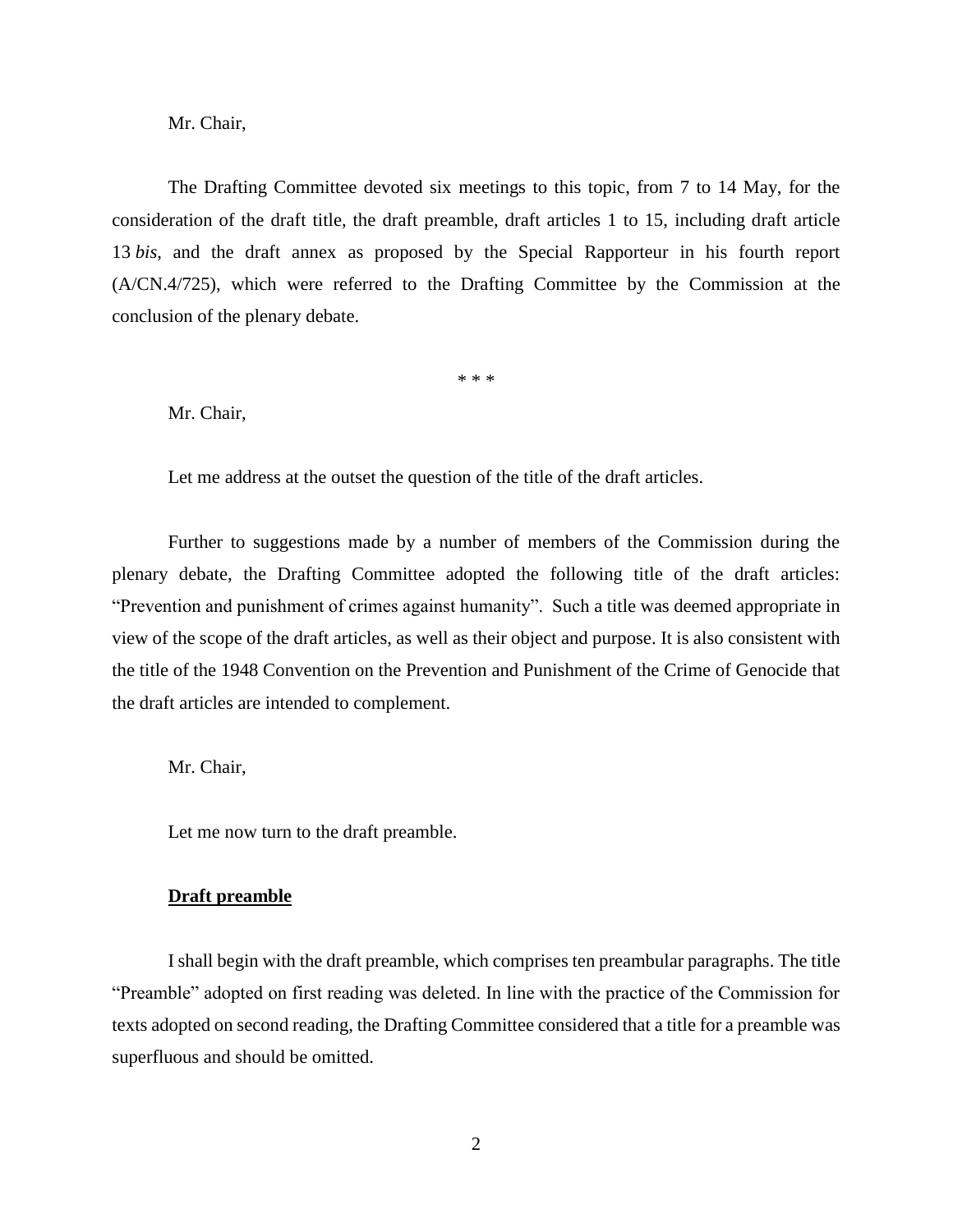The first paragraph is a historical reference, inspired by the preamble of the Rome Statute. It recalls that throughout history millions of children, women and men have been victims of crimes that deeply shock the conscience of humanity. The Drafting Committee adopted this paragraph with no changes to the text adopted on first reading.

The second paragraph, which also borrows language from the preamble of the Rome Statute, recognizes that crimes against humanity threaten the peace, security and well-being of the world. The Drafting Committee also adopted this paragraph with no changes to the text adopted on first reading.

The third paragraph, which is an addition to the text adopted on first reading, reads as follows: *"[r]ecalling* the principles of international law embodied in the Charter of the United Nations,". It has been added following suggestions made by some States to refer to certain principles, such as the prohibition of use of force and non-intervention, and should be read in conjunction with the second preambular paragraph. The Drafting Committee concluded that such a reference was appropriate, and could be made by referring generally to the principles of international law embodied in the Charter of the United Nations. The Drafting Committee modelled this additional preambular paragraph on the preamble of the United Nations Convention on Jurisdictional Immunities of States and Their Property.

The fourth paragraph deals with the prohibition of crimes against humanity as a peremptory norm of general international law (*jus cogens*). The paragraph has been adopted with only one change to replace the opening clause "*Recognizing further*" with "*Recalling also*". The Drafting Committee found that the term "*Recalling*" would acknowledge the *jus cogens* character of the rule prohibiting crimes against humanity without implying that the rule had not previously been accepted and recognized as such. The Drafting Committee adopted this paragraph on the understanding that the commentaries thereto would indicate evidence in support of such acceptance and recognition, and would clarify that the *jus cogens* character of the overall prohibition does not imply that all the rules contained in the draft articles are of a *jus cogens*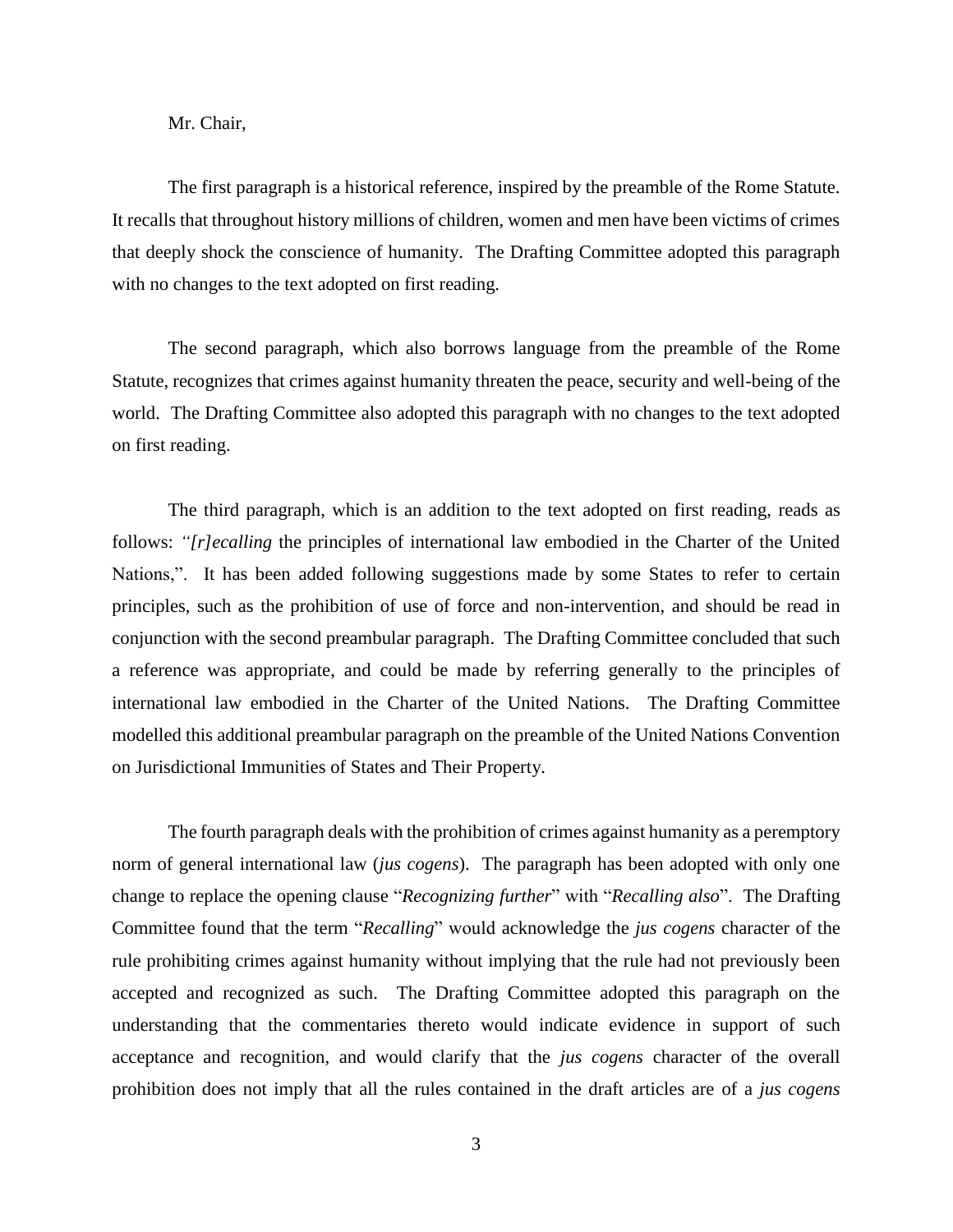character. Accordingly, this paragraph now reads: "*[r]ecalling also* that the prohibition of crimes against humanity is a peremptory norm of general international law (*jus cogens*)".

The fifth paragraph affirms that "crimes against humanity, which are among the most serious crimes of concern to the international community as a whole, must be prevented in conformity with international law". It encapsulates the first major purpose of the draft articles, the prevention of crimes against humanity, and has been adopted with no changes to the text adopted on first reading.

The sixth paragraph establishes the link between the fight against impunity and the prevention of crimes against humanity. It borrows language from the preamble of the Rome Statute and has been adopted with no changes to the text adopted on first reading.

The seventh paragraph refers to the definition of crimes against humanity set forth in article 7 of the Rome Statute. Since draft article 2 borrows language from article 7 of the Rome Statute, it was considered appropriate to underline the relationship between the two texts when referring to the definition of crimes against humanity. There were two changes made to the text adopted on first reading: the term "*Recalling*" was replaced with "*Considering*" and the word "as" before "set forth in" was deleted. The Drafting Committee found that, since draft article 2 does not exactly replicate article 7 of the Rome Statute, those changes were appropriate. The paragraph now reads: "*[c]onsidering* the definition of crimes against humanity set forth in article 7 of the Rome Statute of the International Criminal Court".

The eighth paragraph recalls that it is the duty of every State to exercise its criminal jurisdiction with respect to crimes against humanity. It emphasizes another important component of the draft articles, which is the obligation of States to establish and exercise their criminal jurisdiction with respect to crimes against humanity. The paragraph was adopted with only one change for consistency purposes: as the term "*Recalling*" was replaced in the seventh paragraph, the Committee concluded that the word "also" after "*Recalling*" in the eighth paragraph should be deleted.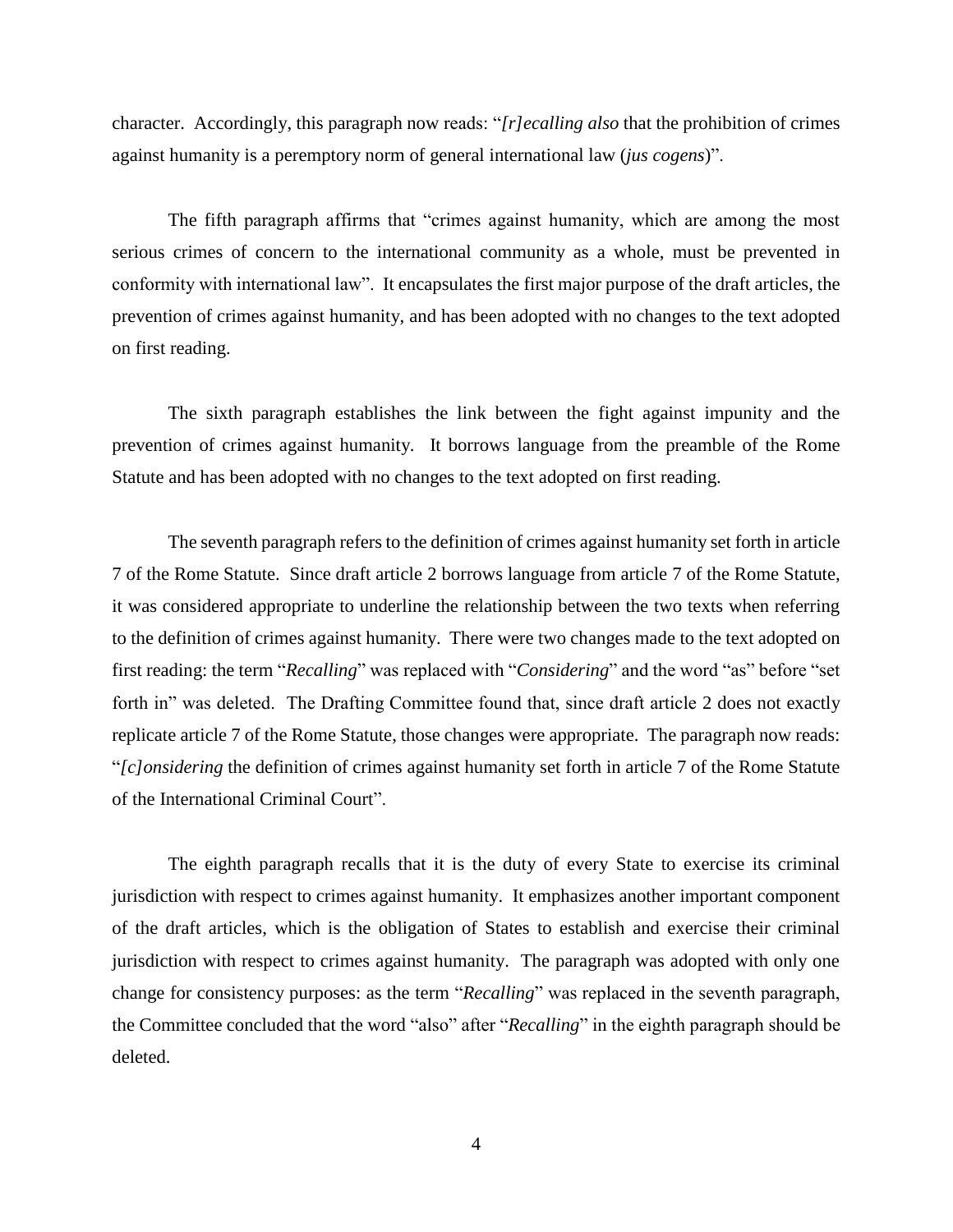The ninth paragraph considers the rights of victims, witnesses and others in relation to crimes against humanity, as well as the right of alleged offenders to fair treatment. It is an important reminder of the human rights of those persons, which must be respected throughout the operation of the obligations set forth in the draft articles. This ninth paragraph corresponds to the seventh preambular paragraph as adopted on first reading. The Drafting Committee found it appropriate to reverse the order of the ninth and tenth preambular paragraphs in order to conclude the preamble with a reference to two core elements of the draft articles, namely the measures to be taken at the national level and international cooperation, notably with respect to extradition and mutual legal assistance, to ensure effective prosecution of crimes against humanity. In light of this, it has been adopted with no changes to the text adopted on first reading, with the exception of the deletion of the words "*as well*" after "*Considering*". The tenth paragraph corresponds to the eighth preambular paragraph as adopted on first reading, with no changes to the text adopted on first reading, with the exception of the addition of the word "*also*" after "*Considering*".

Mr. Chair,

I would like now to turn to draft article 1.

#### **Draft article 1 – Scope**

Draft article 1 is entitled "Scope". The Drafting Committee adopted the draft article with no changes to the text adopted on first reading.

Draft article 1 consists of a single sentence which states that "[t]he present draft articles apply to the prevention and punishment of crimes against humanity." Provisions on "scope" are on the model usually followed by the Commission. The Drafting Committee discussed whether the term "apply" was the appropriate one for the purposes of the draft articles, or if it should be replaced with the term "concern". As the practice of the Commission is to usually use the term "apply" in formulating this type of provision for draft articles, the Drafting Committee was of the view that the draft article should not be changed.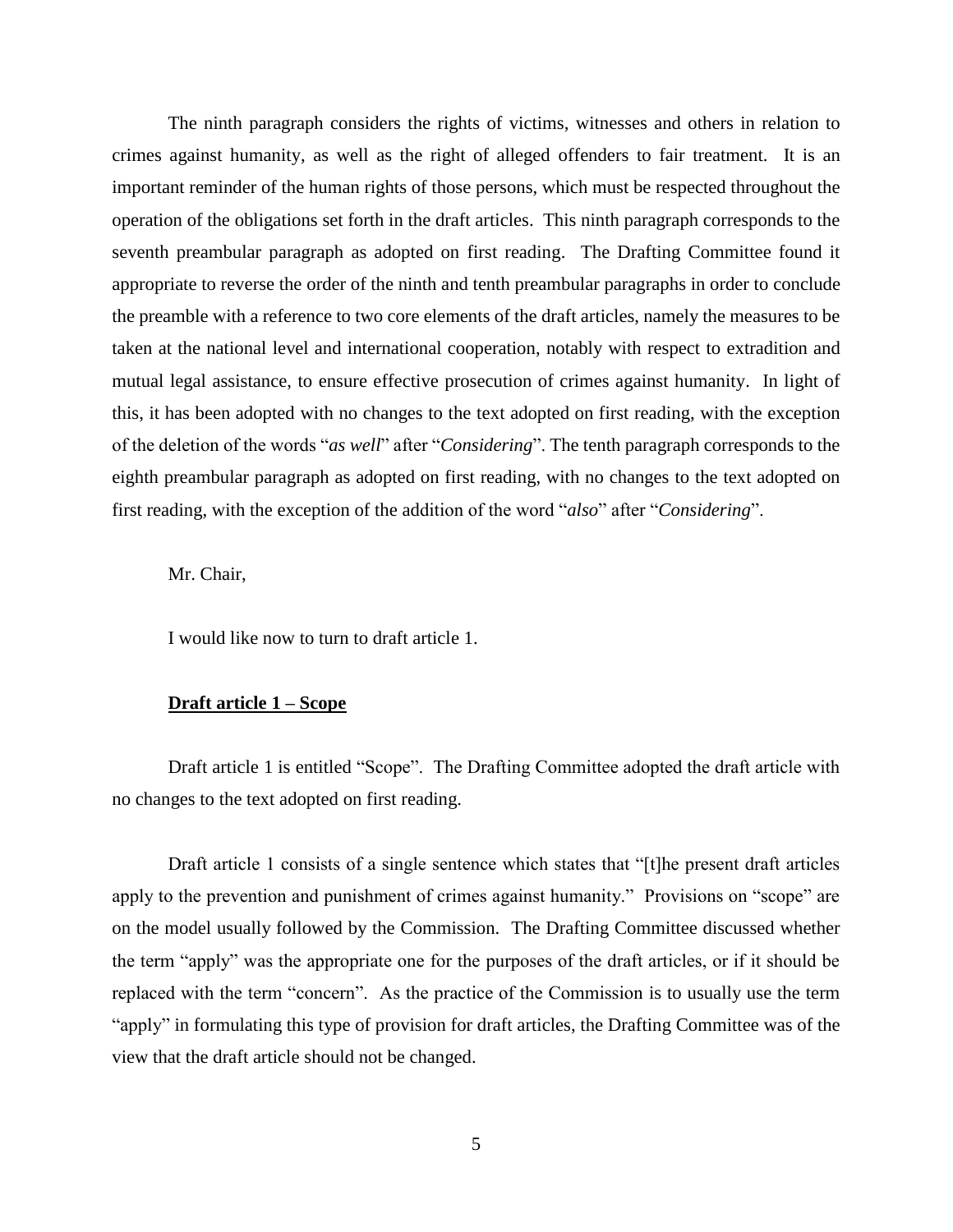Let me now turn to draft article 2.

#### **Draft article 2 – Definition of crimes against humanity**

The title of draft article 2 is "Definition of crimes against humanity". This draft article corresponds to draft article 3, as adopted on first reading. The Drafting Committee found it appropriate to reverse the order of draft articles 2 and 3, so as to provide the definition of crimes against humanity first and to present in a logical sequence thereafter the draft articles that concern States' obligations.

Mr. Chair,

That said, I will move now to the substance of draft article 2.

Draft article 2 is entitled "Definition of crimes against humanity" as adopted on first reading. The objective of this draft article is to provide a definition of crimes against humanity for the purposes of the draft articles, as well as a "without prejudice" clause to any broader definition provided for in international instruments, customary international law or national law. It comprises three paragraphs.

The text adopted on first reading essentially reproduced Article 7 of the Rome Statute in three consecutive paragraphs, except for three non-substantive changes, following a general agreement in the Commission that the definition of crimes against humanity contained in the Rome Statute should not be modified by the Commission in the context of the work on this topic. A significant number of comments received from States, international organizations and others supported this approach and requested that the text of draft article 2 be maintained. At the same time, a large number of those comments called for two specific modifications in paragraph 1 (h), and paragraph 3, which I address in turn.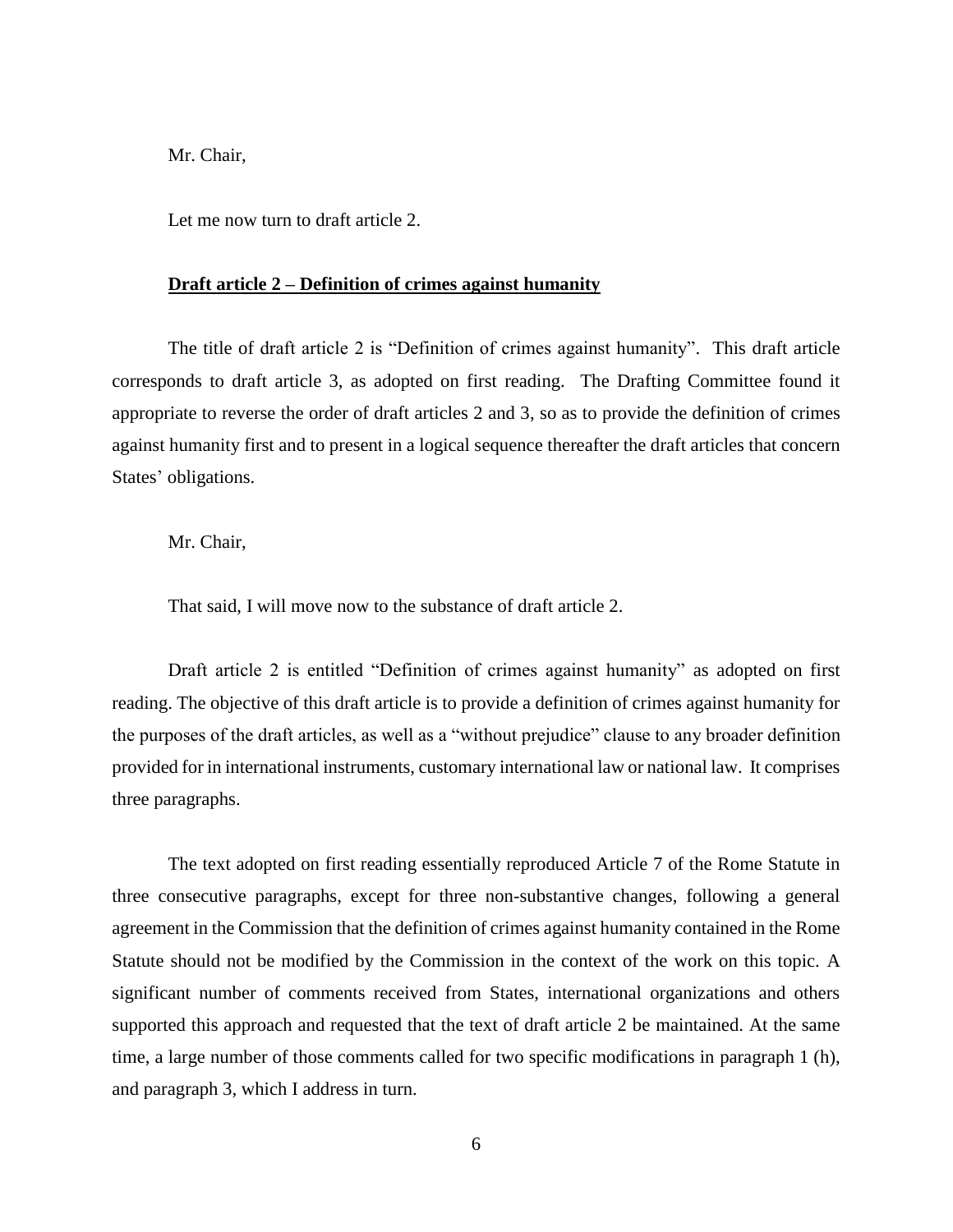First, draft article 2, paragraph 1 (h) provides a definition of persecution as an underlying act of crimes against humanity for the purpose of the draft articles. Following suggestions made by States, the Special Rapporteur recommended in his fourth report the deletion of the clause "or in connection with the crime of genocide or war crimes", since that formulation was designed to establish a type of jurisdiction unique to the International Criminal Court, and not to indicate the ambit of what constitutes persecution as a crime against humanity. This proposal met the agreement of the majority of the Drafting Committee. However, some members suggested deleting the entire second half of sub-paragraph (h), including the phrase "in connection with any act referred to in this paragraph or in connection with…". According to those members, this further connection element was too stringent, and was not reflective of either customary international law or of the definition of persecution contained in other international instruments. Nevertheless, most members of the Drafting Committee concluded that it would be preferable not to alter the text of the Rome Statute in a manner that could sweep into the definition of crimes against humanity a wide range of discriminatory practices which did not necessarily amount to crimes against humanity, like a prohibition on an ethnic group establishing a trade union. Therefore, the proposal of the Special Rapporteur was accepted. It was understood that the commentary would note other aspects of the definition relevant to the concerns expressed, such as the inclusion of "other inhumane acts" in paragraph  $1(k)$ . In addition, the phrase "as defined in paragraph 3" was deleted from this sub-paragraph due to the deletion of paragraph 3 as adopted on first reading, which I will address in a moment.

Thus, draft article 2, paragraph 1(h), as adopted by the Drafting Committee, now reads as follows: "persecution against any identifiable group or collectivity on political, racial, national, ethnic, cultural, religious, gender, or other grounds that are universally recognized as impermissible under international law, in connection with any act referred to in this paragraph".

Second, with regard to paragraph 3, a significant number of comments received from States, international organizations and others considered the definition of gender to be outdated and should be deleted or replaced. The proposal made by the Special Rapporteur in his fourth report to delete paragraph 3 was met with general agreement during the plenary debate. This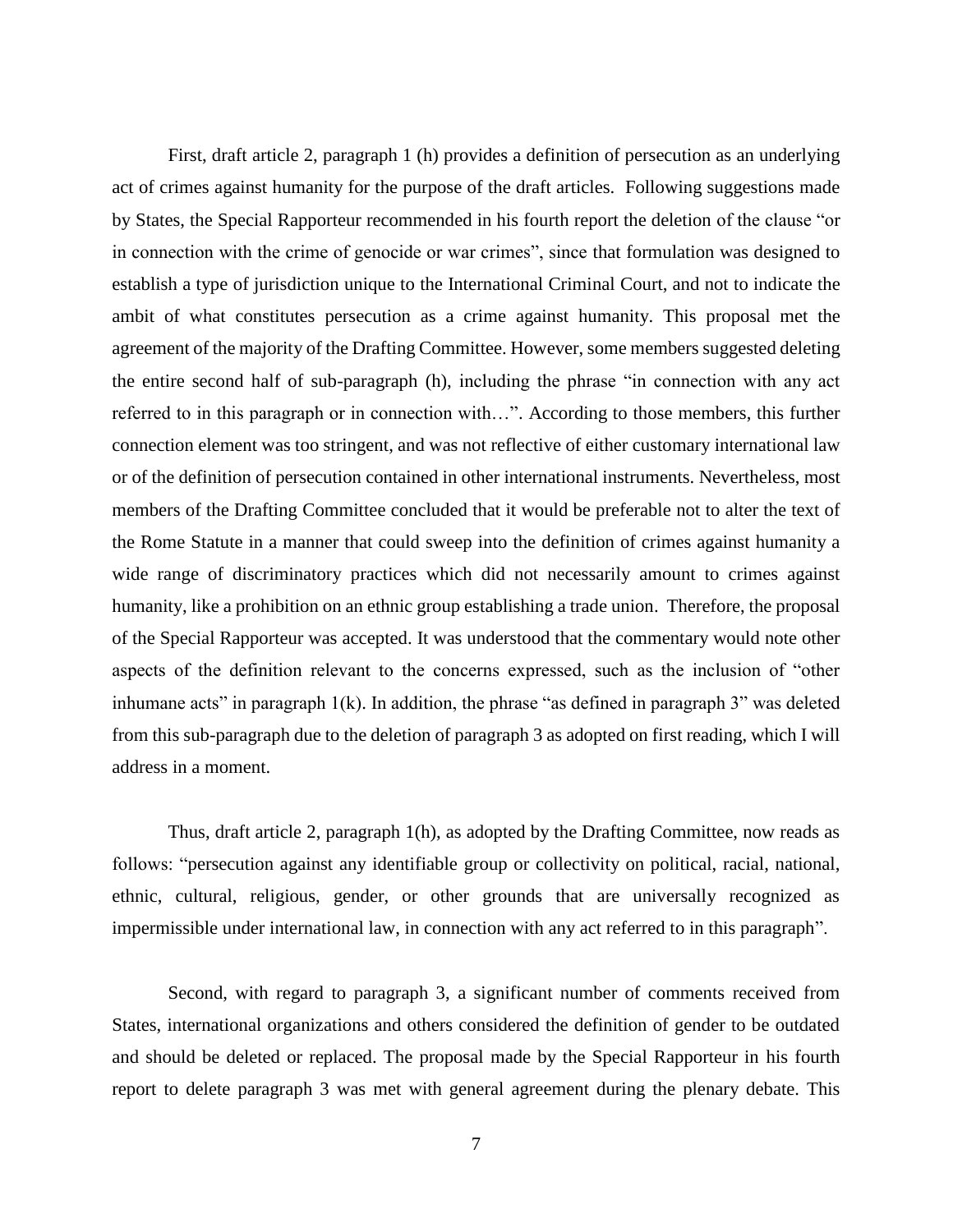paragraph was therefore deleted by the Drafting Committee. As a consequence, the reference to this paragraph in paragraph 1 (h) was also deleted. Some members of the Drafting Committee emphasized that the reason for this deletion and the substantive meaning of "gender" as reflected in international practice should be carefully explained in the commentary.

Some States and others also called for a change to draft article 2, paragraph 2 (i), which provides a definition of "enforced disappearance of persons" for the purpose of paragraph 1. Although this definition reproduces verbatim the definition provided in the Rome Statute, it is not the same definition as appears in certain other instruments, such as the International Convention for the Protection of All Persons from Enforced Disappearance. Several members of the Drafting Committee urged deleting or modifying the last clause of the definition concerning the intention of removing the persons concerned from the protection of the law for a prolonged period of time. It was expressed that international law had evolved since the adoption of the Rome Statute, and that this element is not present in the International Convention for the Protection of All Persons from Enforced Disappearance adopted in 2006. Most members felt, however, that the definition provided for in the International Convention, or in other international instruments or national laws, would be preserved by the "without prejudice" clause that appears in the last paragraph of the draft article. In view of the general request made by many States and others generally not to alter the definition contained in Article 7 of the Rome Statute in the present draft articles, it was deemed preferable to retain the text adopted on first reading, with the understanding that the commentary would stress that doing so was without prejudice to other instruments or customary international law in this regard.

Finally, draft article 2, paragraph 3, which corresponds to paragraph 4 as adopted on first reading, was amended to include a reference to customary international law, as suggested by some States. This proposal met with the agreement of the Drafting Committee, and this paragraph now reads as follows: "This draft article is without prejudice to any broader definition provided for in any international instrument, in customary international law or in national law." It was also understood that the commentary would clarify that the term "international instruments" refers to instruments adopted by States or in the context of international organizations.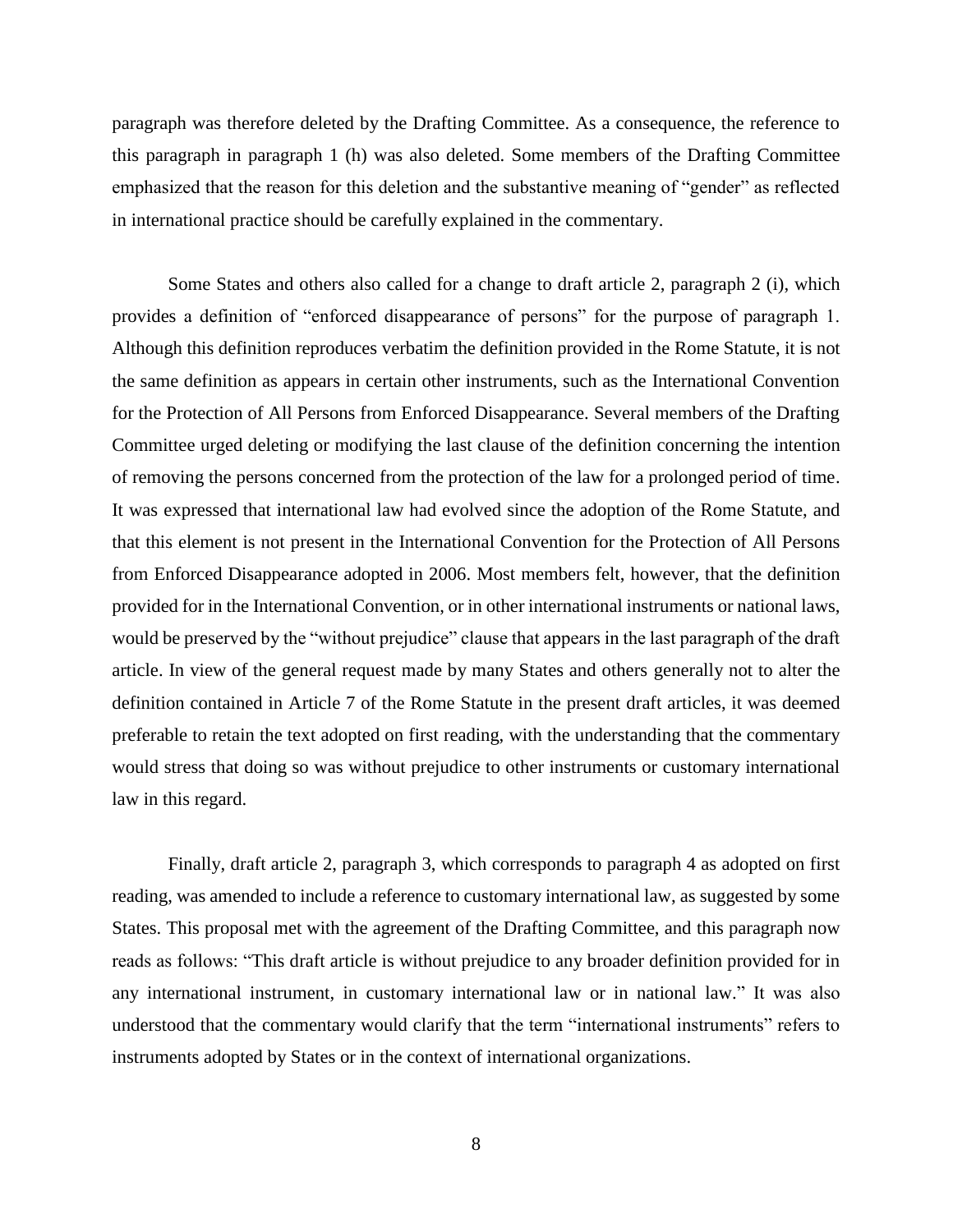Allow me to move to draft article 3.

#### **Draft article 3 – General obligations**

The Drafting Committee adopted draft article 3 with changes to the text adopted on first reading, following proposals by some States, by the Special Rapporteur, and by members of the Commission. I should recall that draft article 3 corresponds to draft article 2 as adopted on first reading.

Although all elements of the text adopted on first reading were retained, the structure of the draft article was changed, and elements of draft article 4 were moved to draft article 3. In addition, express language on the obligation of States not to engage in acts that constitute crimes against humanity was added. As a result, the word "obligation" in the title of draft article 3 was replaced with "obligations" in the plural.

Draft article 3 now reads:

## **Article 3**

### **General obligations**

1. Each State has the obligation not to engage in acts that constitute crimes against humanity.

2. Each State undertakes to prevent and punish crimes against humanity, which are crimes under international law, whether or not committed in time of armed conflict.

3. No exceptional circumstances whatsoever, such as armed conflict, internal political instability or other public emergency, may be invoked as a justification of crimes against humanity.

I will address each paragraph in turn.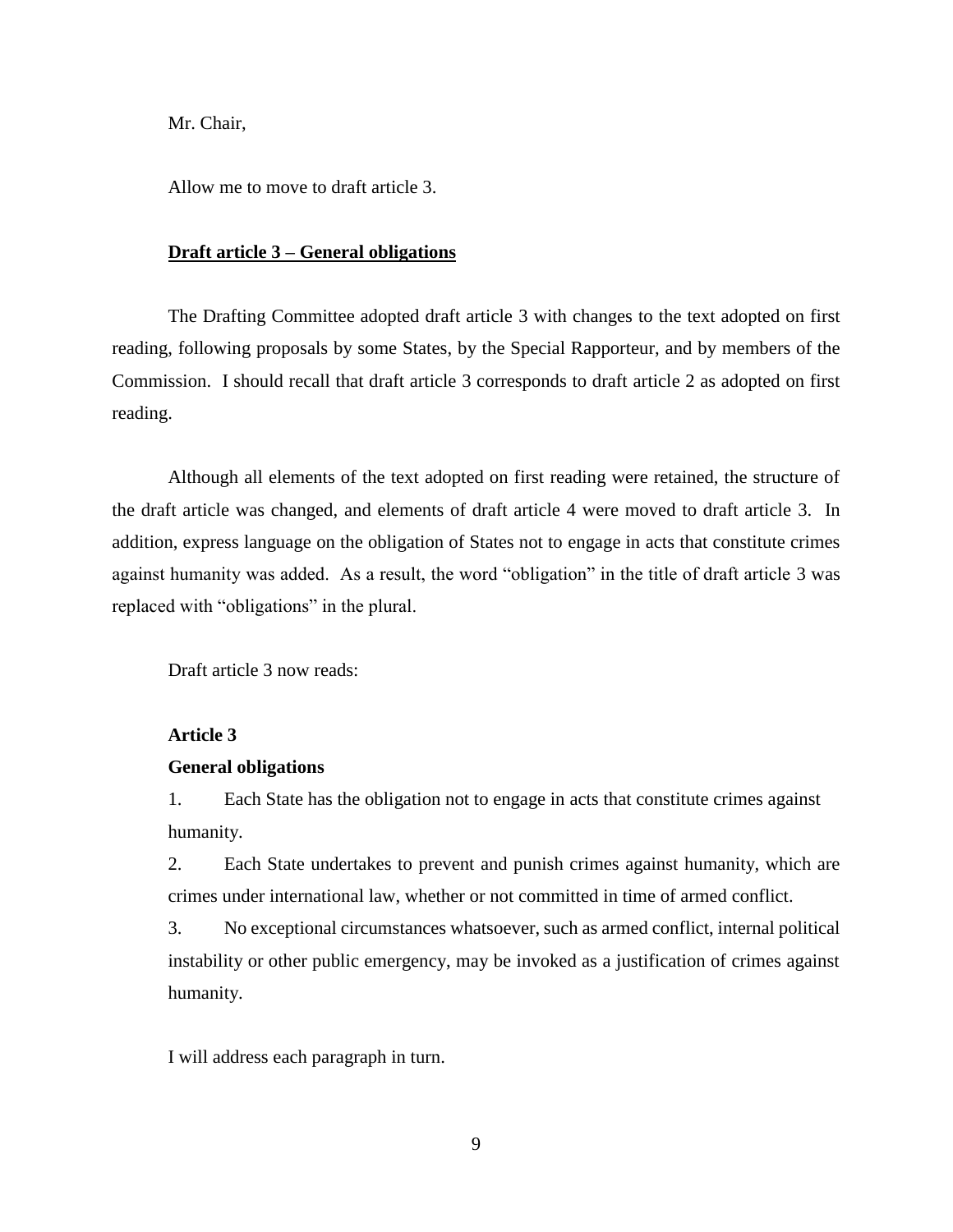The first paragraph is new language introduced to the text adopted on first reading. Further to suggestions by some States, the Special Rapporteur proposed mentioning explicitly in the draft articles the obligation of States not to commit acts that constitute crimes against humanity. Such an obligation was considered implicit in the first reading text under draft article 4 on the obligation of prevention. The Drafting Committee agreed that express language confirming each State's obligation "not to engage in acts that constitute crimes against humanity" could be added for the sake of clarity. That formula is appropriate for recognizing that States themselves do not commit crimes; rather, crimes are committed by persons. But the "acts" that "constitute" such crimes may be acts attributable to States under the rules on the responsibility of States for internationally wrongful acts. At the same time, following the debate in plenary and in the Drafting Committee, the Committee found it appropriate to add such language as paragraph 1 to draft article 3, as part of the general obligations of States, rather than to draft article 4. The opening clause under which "[e]ach State has the obligation" has been used to emphasize that this constitutes a pre-existing obligation, to be distinguished from obligations to prevent and to punish crimes against humanity that are elaborated throughout the remainder of the draft articles.

The second paragraph of draft article 3 corresponds to the first paragraph of draft article 2 as adopted on first reading, with a non-substantive structural change. This paragraph is an umbrella provision aiming at identifying the general obligation to prevent and punish crimes against humanity. Such general obligation is to be implemented through the specific obligations to prevent and to punish that are set forth in more detail throughout the remaining draft articles. Since this general obligation consists of preventing and punishing crimes against humanity, the Drafting Committee found that reformulating this provision to begin with "[e]ach State undertakes to prevent and punish crimes against humanity," to be followed then by the further language adopted at first reading, would be a useful way to express more clearly such a general obligation.

The third paragraph is the "no exceptional circumstances" clause and corresponds to the second paragraph of draft article 4 as adopted on first reading. Except for the place where this paragraph is now located, the text itself was adopted with no changes to the text adopted on first reading. The Drafting Committee concluded that this paragraph would be better placed in draft article 3 as it is directly relevant to the general obligation of States now located in paragraph 1 of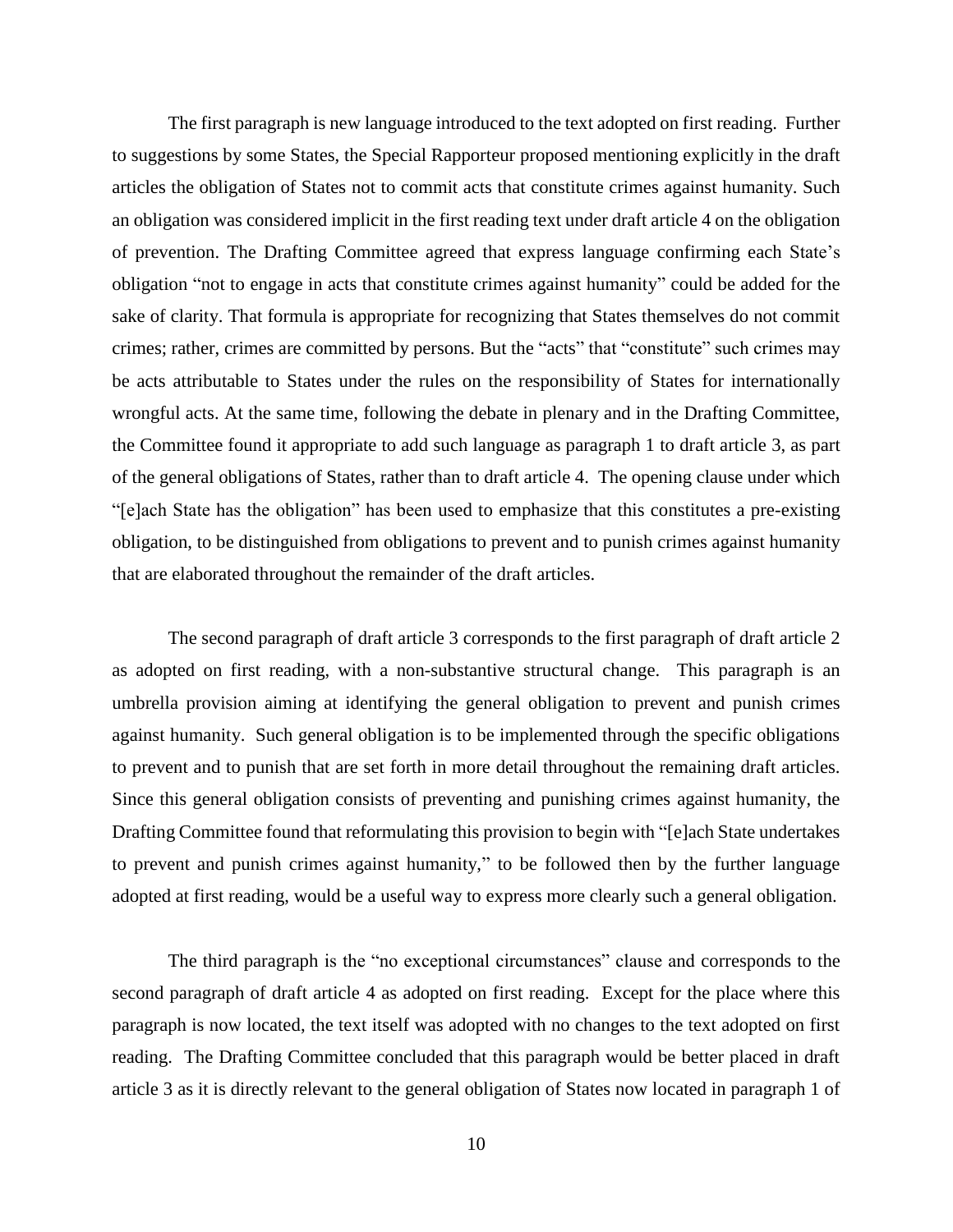this draft article. At the same time, it was kept as a separate paragraph, since it is also relevant to the acts of non-State actors, such as rebel groups, with respect to crimes against humanity.

Mr. Chair,

I will now turn to draft article 4.

#### **Draft article 4 – Obligation of prevention**

The title of draft article 4 is "Obligation of prevention", as adopted on first reading. The purpose of this draft article is to set forth the various elements that collectively promote the prevention of crimes against humanity.

When addressing draft article 3, I stated that the second paragraph of draft article 4, as adopted on first reading, was moved to draft article 3. Accordingly, draft article 4 now only has one paragraph. This paragraph was adopted with two changes to the text adopted on first reading, following proposals by States. It now reads:

"Each State undertakes to prevent crimes against humanity, in conformity with international law, through:

(a) effective legislative, administrative, judicial or other appropriate preventive measures in any territory under its jurisdiction; and

(b) cooperation with other States, relevant intergovernmental organizations, and, as appropriate, other organizations."

First, the word "including" before "through" was deleted from the *chapeau*. Based on comments received from States, the Drafting Committee was of the view that the word "including" left the obligation of States under this provision too broad and open-ended. Thus, the Committee found it appropriate to delete this word.

11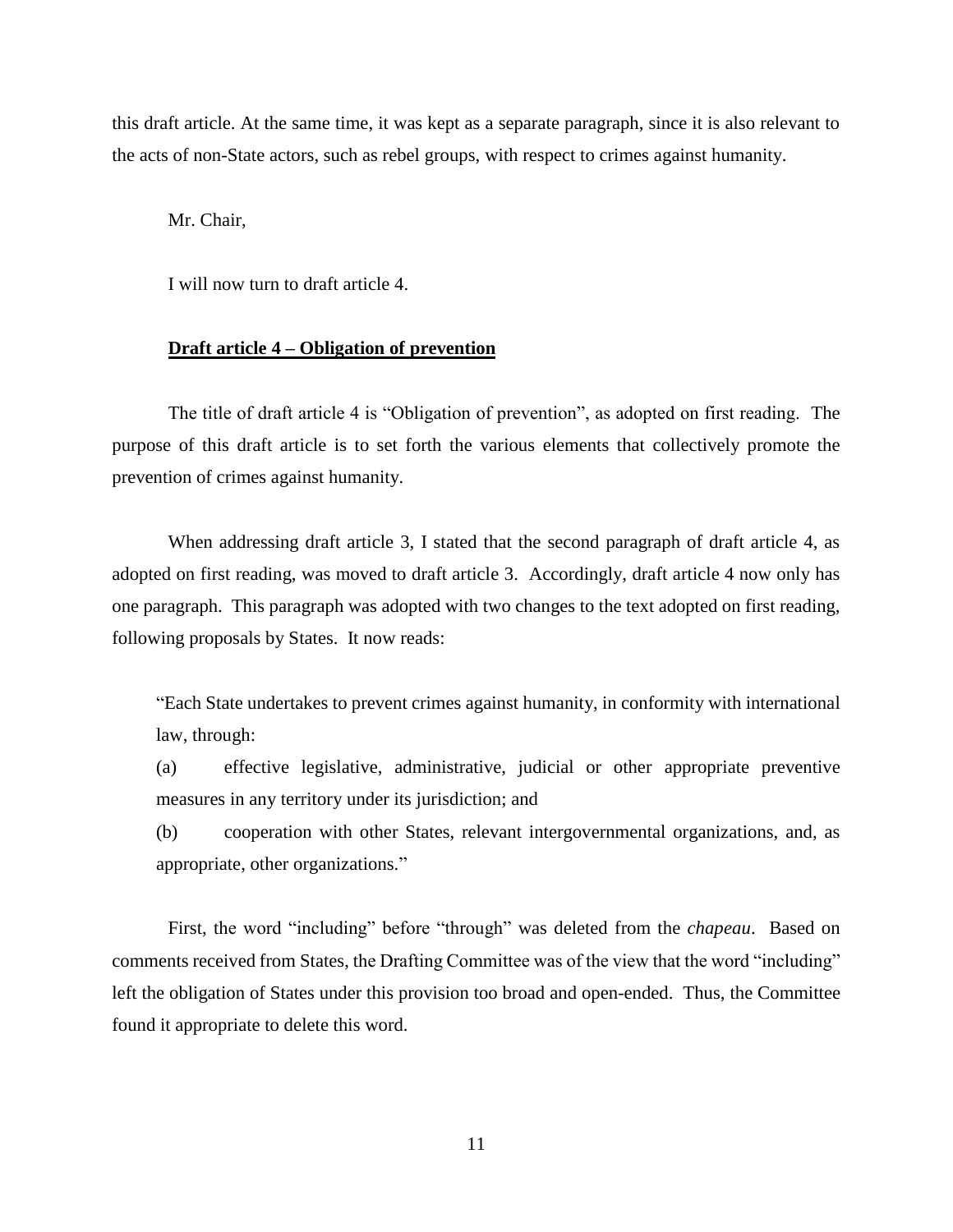Second, in sub-paragraph (a), the word "appropriate" before "preventive measures" was added for similar reasons. The Committee was of the view that adding the word "appropriate" was useful as it affords some flexibility to each State when implementing this obligation, allowing it to tailor other preventive measures to the circumstances faced by that particular State.

Mr. Chair,

Allow me now to move to draft article 5.

#### **Draft article 5 –** *Non-refoulement*

The title of draft article 5 is "*Non-refoulement*", as adopted on first reading. Under the principle of *non-refoulement*, States have the obligation not to return an individual to another State when there are substantial grounds for believing that he or she will be in danger of being subjected to a specified harm. This principle, which is present in a large number of treaties addressing specific situations, is addressed here in the context of crimes against humanity.

The Drafting Committee adopted draft article 5 with two changes to the first reading text, following proposals by States and some members of the Commission. The term "territory under the jurisdiction of", in the first paragraph as adopted on first reading, was deleted. As a consequence, draft article 5, paragraph 1, now reads: "No State shall expel, return (*refouler*), surrender or extradite a person to another State where there are substantial grounds for believing that he or she would be in danger of being subjected to a crime against humanity."

This change, which was proposed in the fourth report of the Special Rapporteur and was generally accepted in the plenary, aims at addressing the transfer by a State of a person to the control of another State, regardless of whether or not this involves transfer to a different territory. The Drafting Committee thus decided to delete the term "territory under the jurisdiction of" since the "territorial" formula used elsewhere in the draft articles was not appropriate for the purposes of this paragraph. This paragraph was adopted on the understanding that the commentary will note the broad range of situations where a person might be surrendered from one State to another. The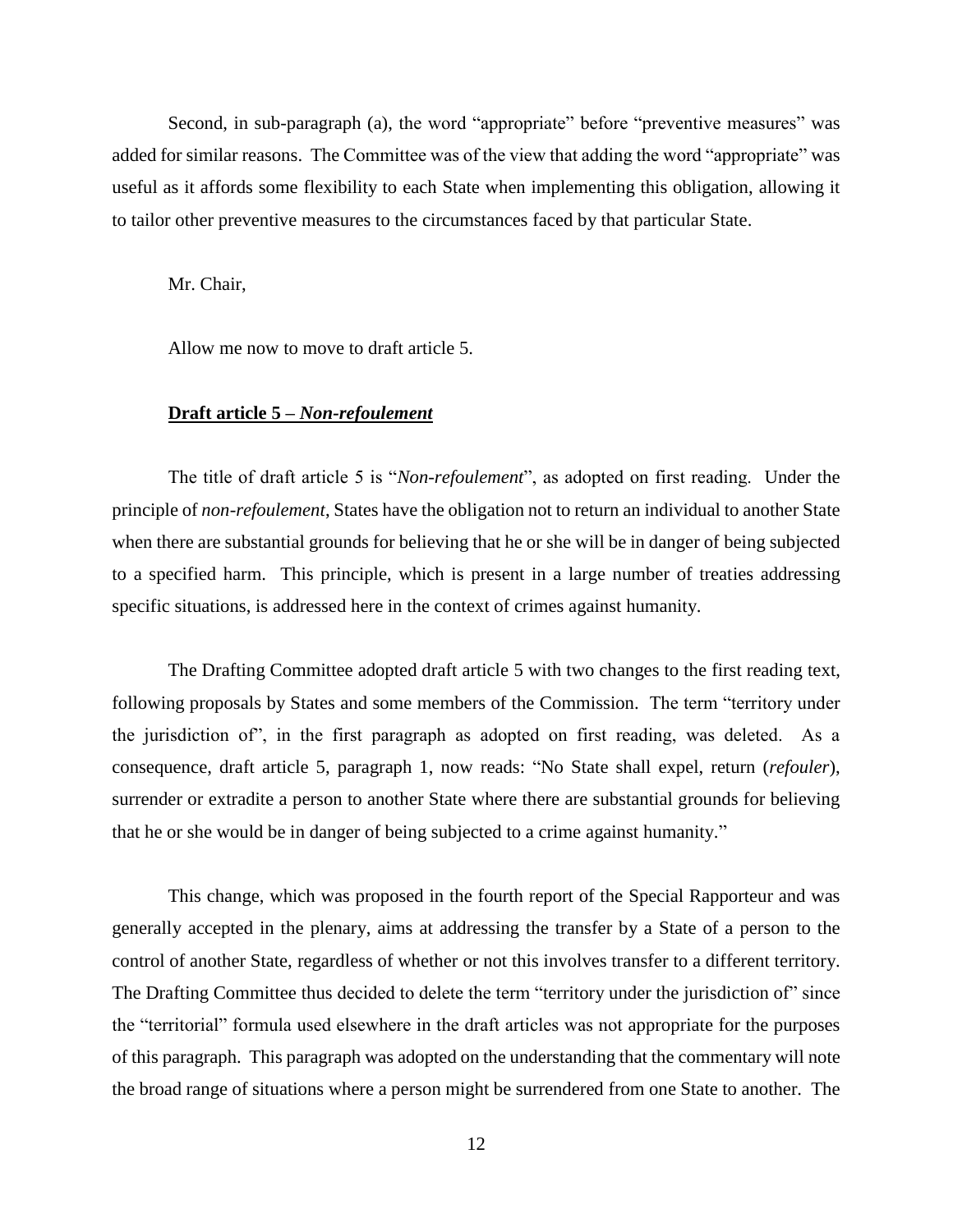commentary will also explain that this provision is without prejudice to other non-refoulement obligations contained in treaties or under customary international law.

The second change to this draft article was made in the second paragraph. The term "territory under the jurisdiction of the", in the second paragraph as adopted on first reading, was deleted. As a consequence, draft article 5, paragraph 2, now reads: "For the purpose of determining whether there are such grounds, the competent authorities shall take into account all relevant considerations, including, where applicable, the existence in the State concerned of a consistent pattern of gross, flagrant or mass violations of human rights or of serious violations of international humanitarian law."

This change was proposed by members of the Commission in order to better align the second paragraph with the amended first paragraph. Following a debate in the Drafting Committee whether this change would be appropriate for the purposes of the second paragraph, the Committee concluded that the change was warranted in light of the amended first paragraph and of the text of the provisions on non-refoulement in treaties on which draft article 5 was modelled, namely article 3 of the Convention against Torture and other Cruel, Inhuman or Degrading Treatment or Punishment, and article 16, paragraph 2, of the International Convention for the Protection of All Persons from Enforced Disappearance.

Mr. Chair,

I will now turn to draft article 6.

#### **Draft article 6 – Criminalization under national law**

Draft article 6 is entitled "Criminalization under national law", as adopted on first reading. The purpose of this draft article is to set out several important obligations of each State relating to the establishment of crimes against humanity as offences within that State's law. In addition to obliging the State to regard such crimes as offences under its criminal law, it addresses in turn the associated modes of liability; the responsibility of commanders and other superiors for such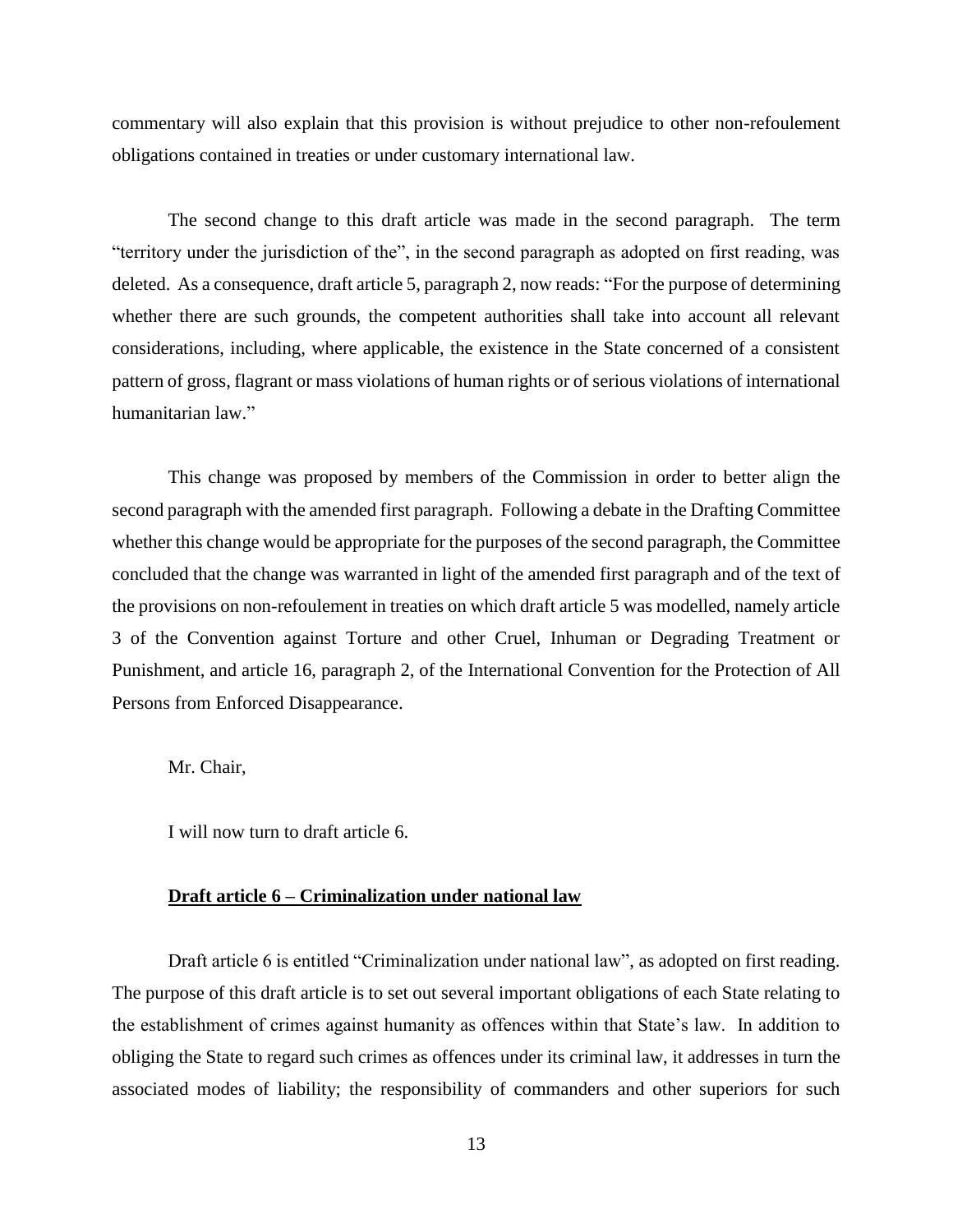crimes; the inability of the orders of a Government or of a superior, or of the official position of a person, to exclude criminal responsibility; the inapplicability of a statute of limitations; the issue of penalties; and the liability of legal persons.

Draft article 6 contains eight paragraphs. With the exception of paragraph 3, the text adopted on first reading was maintained.

The new text adopted for paragraph 3 by the Drafting Committee reflects the proposal by the Special Rapporteur in his fourth report, following concerns expressed by States, international organizations and others. The third paragraph now reads as follows:

"3. Each State shall also take the necessary measures to ensure that commanders and other superiors are criminally responsible for crimes against humanity committed by their subordinates if they knew, or had reason to know, that the subordinates were about to commit or were committing such crimes and did not take all necessary and reasonable measures in their power to prevent their commission, or if such crimes had been committed, to punish the persons responsible."

The text adopted on first reading had been modelled on article 28 of the Rome Statute. However, in light of the comments submitted by States, international organizations and others, the Drafting Committee found it appropriate to change this paragraph to a more streamlined version, which would not be overly prescriptive. It was felt that the detailed formulation from the Rome Statute may be more appropriate for the statute of an international court than for addressing national criminal jurisdiction. The new text of the third paragraph builds upon article 86, paragraph 2, of Additional Protocol I to the 1949 Geneva Conventions, upon the statutes of the ICTY and the ICTR, and upon Rule 153 of the 2005 study on customary international humanitarian law conducted by the International Committee of the Red Cross. This text was considered appropriate for the present draft articles since it constitutes a general standard that already has been largely accepted by States in their national laws, military manuals, and jurisprudence, and that would not foreclose a State using a detailed rule closer to article 28 of the Rome Statute should they wish to do so.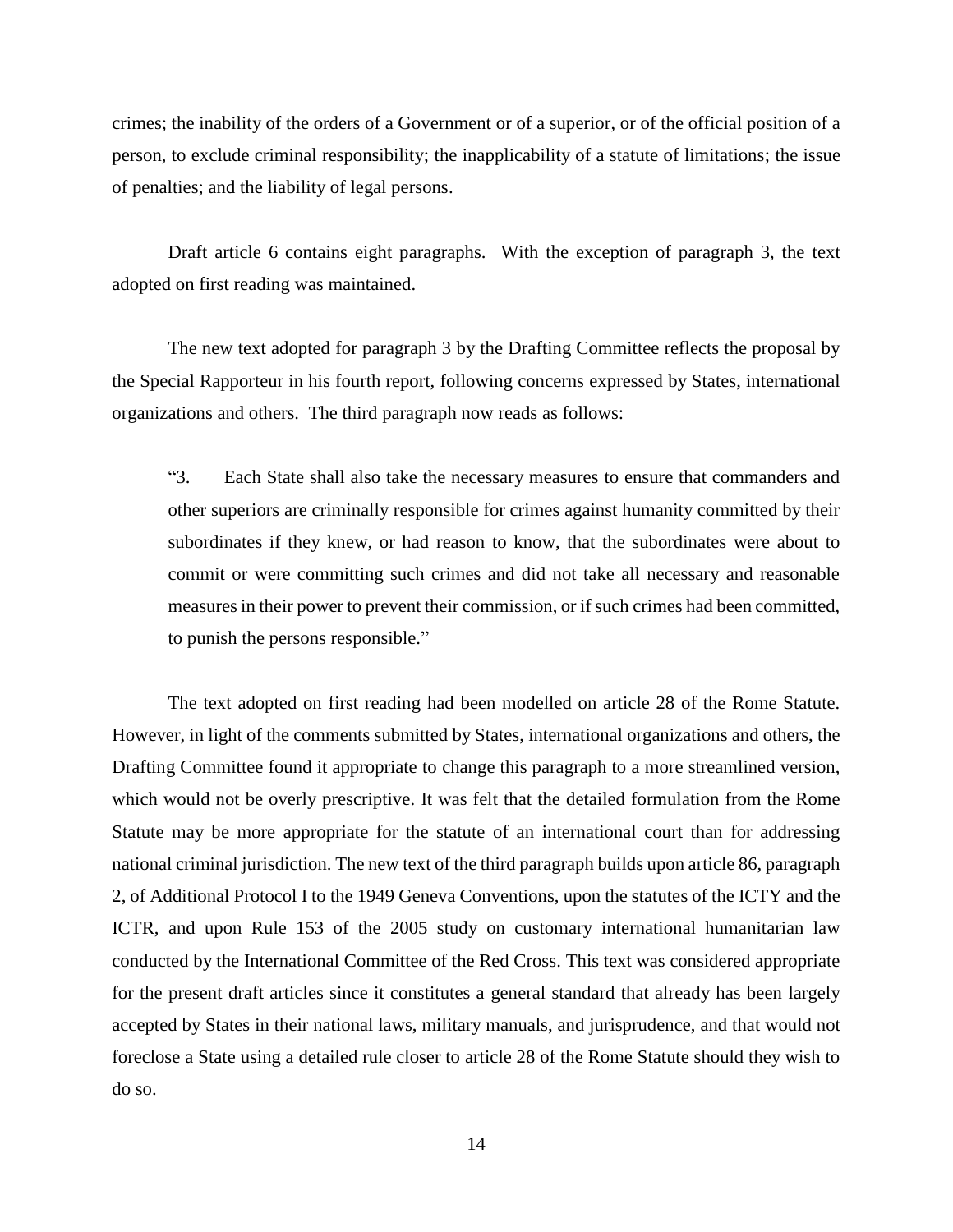I will now move to draft article 7.

#### **Draft article 7 – Establishment of national jurisdiction**

The title of draft article 7 is "Establishment of national jurisdiction", which was the title adopted on first reading. The purpose of this draft article is to set out the obligation of States to establish their jurisdiction over crimes against humanity in certain circumstances. The Drafting Committee adopted this draft article with no changes to the text adopted on first reading. In doing so, members of the Committee considered that the commentary should address some of the concerns raised by States with respect to this provision, as laid out in the fourth report of the Special Rapporteur.

Mr. Chair,

Let me turn to draft article 8.

### **Draft article 8 – Investigation**

Draft article 8 is entitled "Investigation", as adopted on first reading. The purpose of this provision is to trigger an investigation by the State whenever it is believed that acts constituting crimes against humanity have been or are occurring. Draft article 8 was adopted by the Drafting Committee with only one change to the text adopted on first reading. It now reads: "[e]ach State shall ensure that its competent authorities proceed to a prompt, thorough and impartial investigation whenever there is reasonable ground to believe that acts constituting crimes against humanity have been or are being committed in any territory under its jurisdiction."

The one change from the first reading is that the word "thorough" was added before "and impartial", following suggestions made by some States and Commission members. The Drafting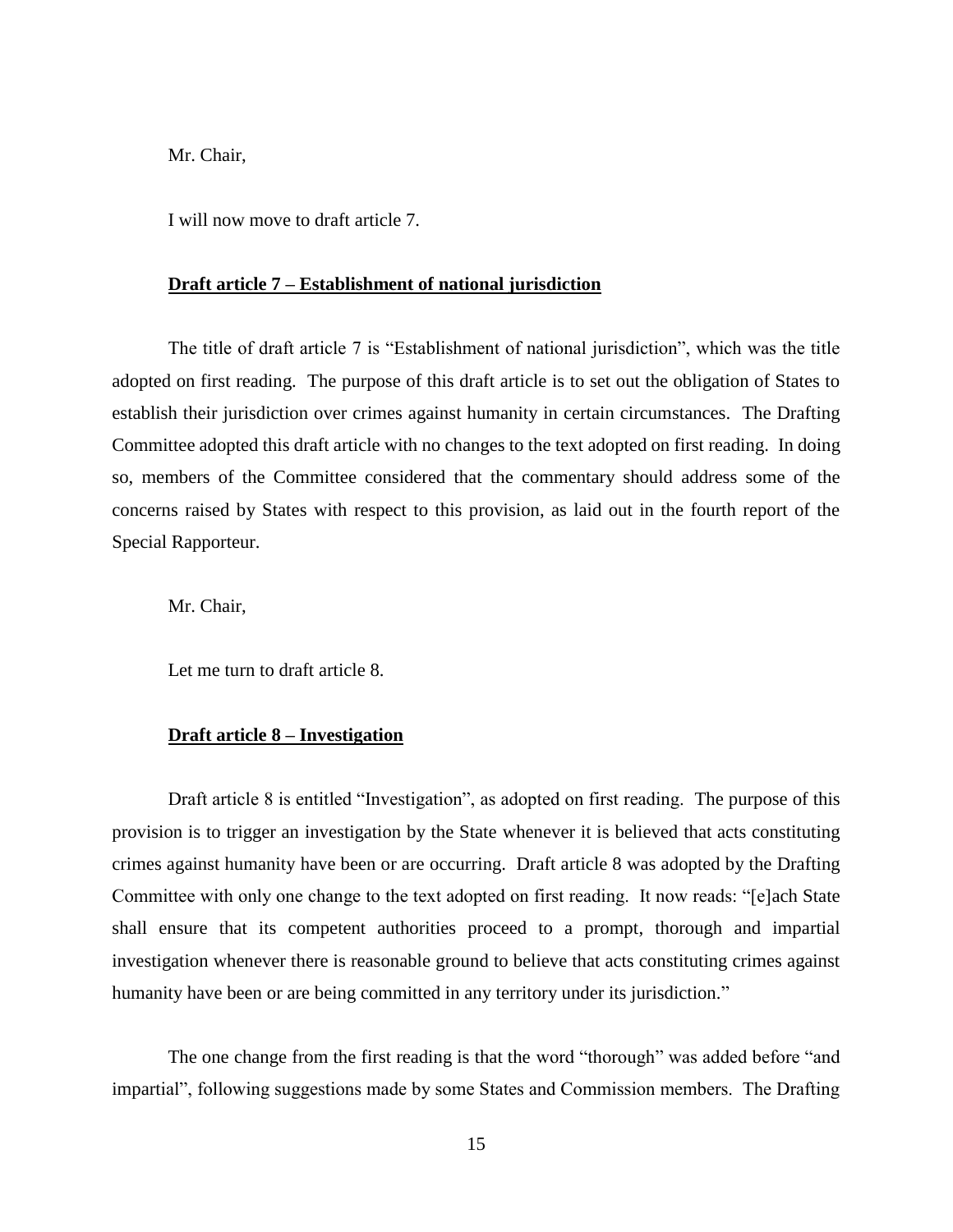Committee was of the view that adding the word "thorough" would be useful to help ensure that the State pursues a serious and meaningful investigation. At the same time, the word "prompt" is retained and helps to balance the word "thorough"; while the investigation must be thorough, it must also be conducted promptly, so as not to last any longer than is necessary. It was agreed that the commentary should note that the amount of time needed to conduct a thorough investigation must be considered in relation to the nature of crimes against humanity; since such crimes occur on a widespread or systematic basis, any investigation of such wide-ranging acts may well be much longer than would be the investigation of a single act that allegedly constitutes a crime.

Mr. Chair,

Let me now turn to draft article 9.

### **Draft article 9 – Preliminary measures when an alleged offender is present**

The title of this draft article is "Preliminary measures when an alleged offender is present", as adopted on first reading. The purpose of this provision is to set forth the obligation of a State to exercise its jurisdiction when an alleged offender is present on any territory under its jurisdiction by taking certain measures. Three categories of measures are identified under the three paragraphs that comprise this draft article. They address, in turn, the obligation to take the alleged offender into custody if necessary to ensure his or her presence, the obligation to carry out a preliminary inquiry and the obligation to notify other relevant States.

In their submissions, some States expressed a concern regarding the impact that the obligation contained in paragraph 3 may have on ongoing investigations. The Special Rapporteur, while noting that the obligation of a State to report its findings to other States was included in a number of widely-adhered-to treaties, acknowledged that doing so in the context of crimes against humanity merits some caution, bearing in mind both the potential need to protect the identity of victims and witnesses, and the potentially large scope and complexity of investigations of such crimes. On the basis of a proposal by the Special Rapporteur, the Drafting Committee therefore decided to add ", as appropriate," in the second sentence of paragraph 3, which now reads as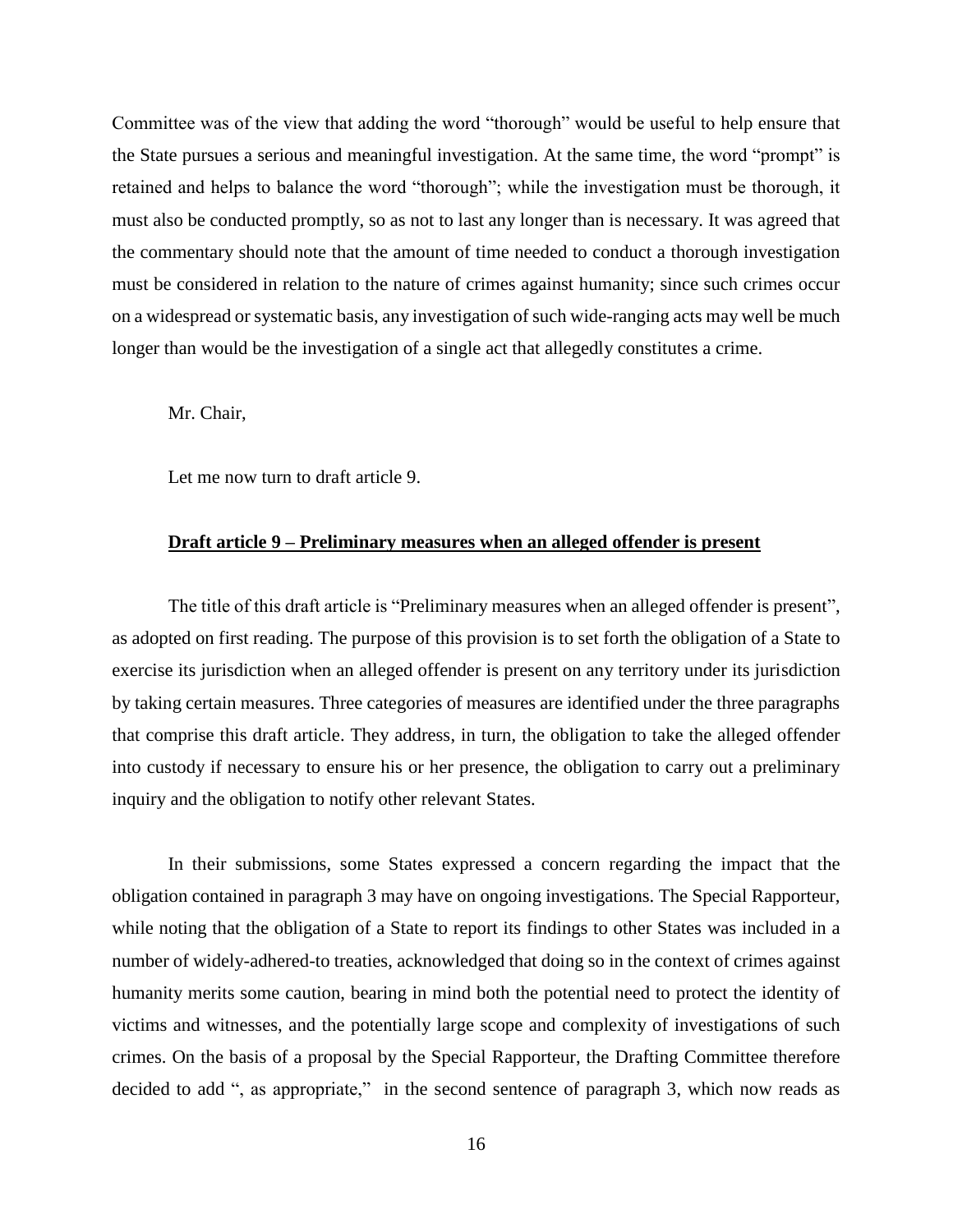follows: "The State which makes the preliminary inquiry contemplated in paragraph 2 of this draft article shall, as appropriate, promptly report its findings to the said States and shall indicate whether it intends to exercise jurisdiction."

Mr. Chair,

I will now move to draft article 10.

### **Draft article 10 –** *Aut dedere aut judicare*

Draft article 10 is entitled "*Aut dedere aut judicare*", as adopted on first reading. This provision sets forth the obligation to extradite or prosecute present in a number of existing treaties. This obligation calls upon a State, in the jurisdiction of which an alleged offender is present, to submit the alleged offender to prosecution within that State's own national system, unless it extradites or surrenders the offender to another State or to an international criminal court or tribunal.

The Special Rapporteur, following a suggestion made by some States, proposed a nonsubstantive re-alignment of the text, with a view to following more closely the actual "Hague formula" used in various treaties. The proposal was supported by the Drafting Committee, with the understanding that such a stylistic change would not change the emphasis of the provision on the obligation to submit the case to competent authorities for the purpose of prosecution.

The Drafting Committee also found that the word "court" should be added to the draft article to complement the existing expression "competent international criminal tribunal". The Committee concluded that the expression "international criminal court or tribunal" was more appropriate to encompass all international judicial institutions addressing crimes.

The amended draft article 10, as adopted by the Drafting Committee, reads as follows: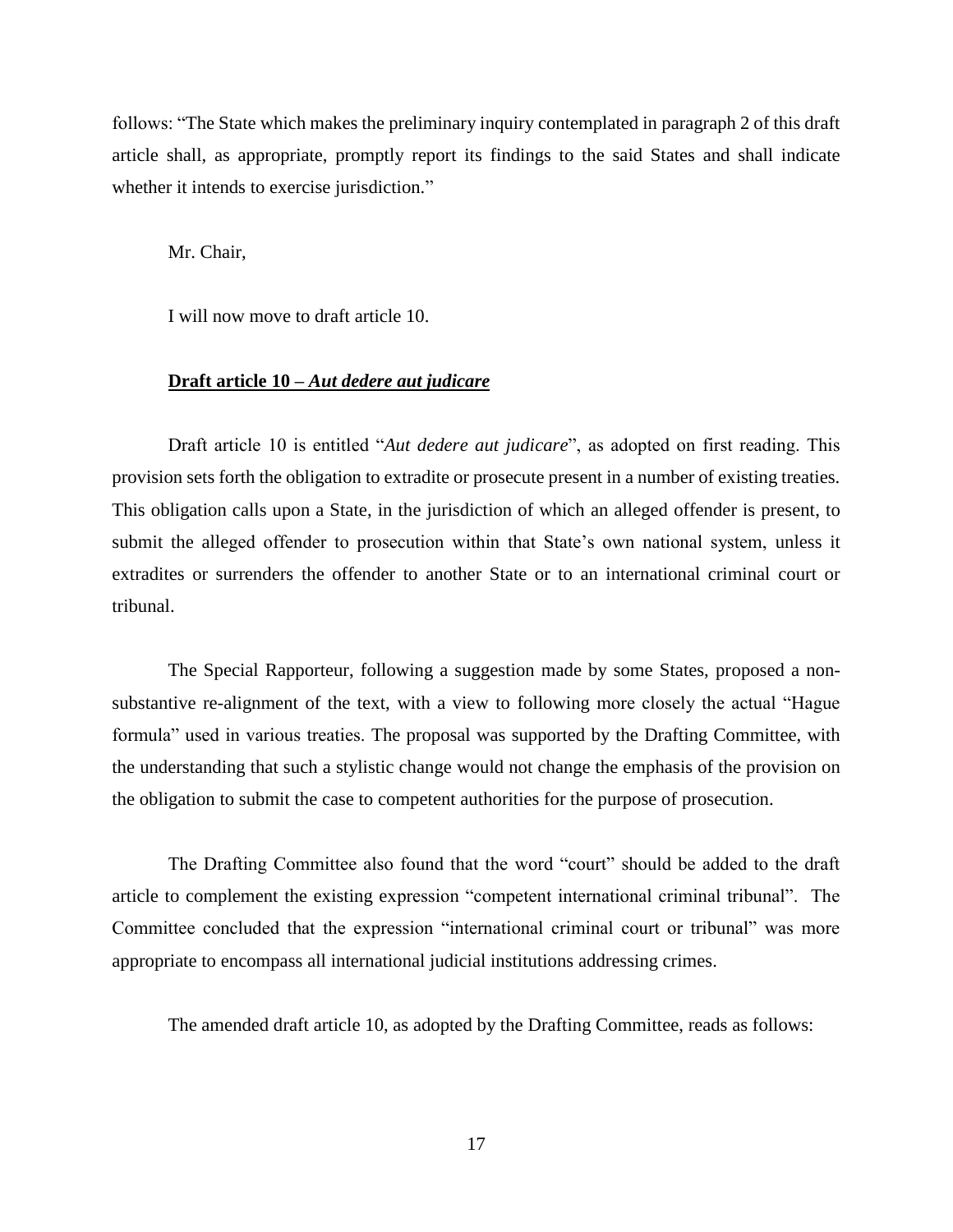"The State in the territory under whose jurisdiction the alleged offender is present shall, if it does not extradite or surrender the person to another State or competent international criminal court or tribunal, submit the case to its competent authorities for the purpose of prosecution. Those authorities shall take their decision in the same manner as in the case of any other offence of a grave nature under the law of that State."

The provision was adopted on the understanding that the commentary will address concerns raised by some States and some members of the Commission regarding surrender of persons to international criminal courts and tribunals.

Mr. Chair,

Let me now turn to draft article 11.

## **Draft article 11 – Fair treatment of the alleged offender**

Draft article 11 is entitled "Fair treatment of the alleged offender", as adopted on first reading. This provision is focused on the obligation of the State to accord to an alleged offender who is present in territory under the State's jurisdiction fair treatment, including a fair trial and full protection of his or her rights. Moreover, draft article 11 acknowledges the right of an alleged offender, who is not of the State's nationality but who is in prison, custody or detention, to have access to a representative of his or her State. Draft article 11 comprises three paragraphs and was adopted with only one change to the first reading text.

In his report, the Special Rapporteur suggested to delete the clause ", including human rights law", from the first paragraph, since it was superfluous and could be interpreted as downplaying the possible role of international humanitarian law. During the plenary debate, members of the Commission did not favour omitting the reference to human rights law, while acknowledging that the role of international humanitarian law should not be diminished. The Special Rapporteur thus proposed to maintain the reference to human rights law and to add a similar reference to international humanitarian law. This would also allow for the commentary to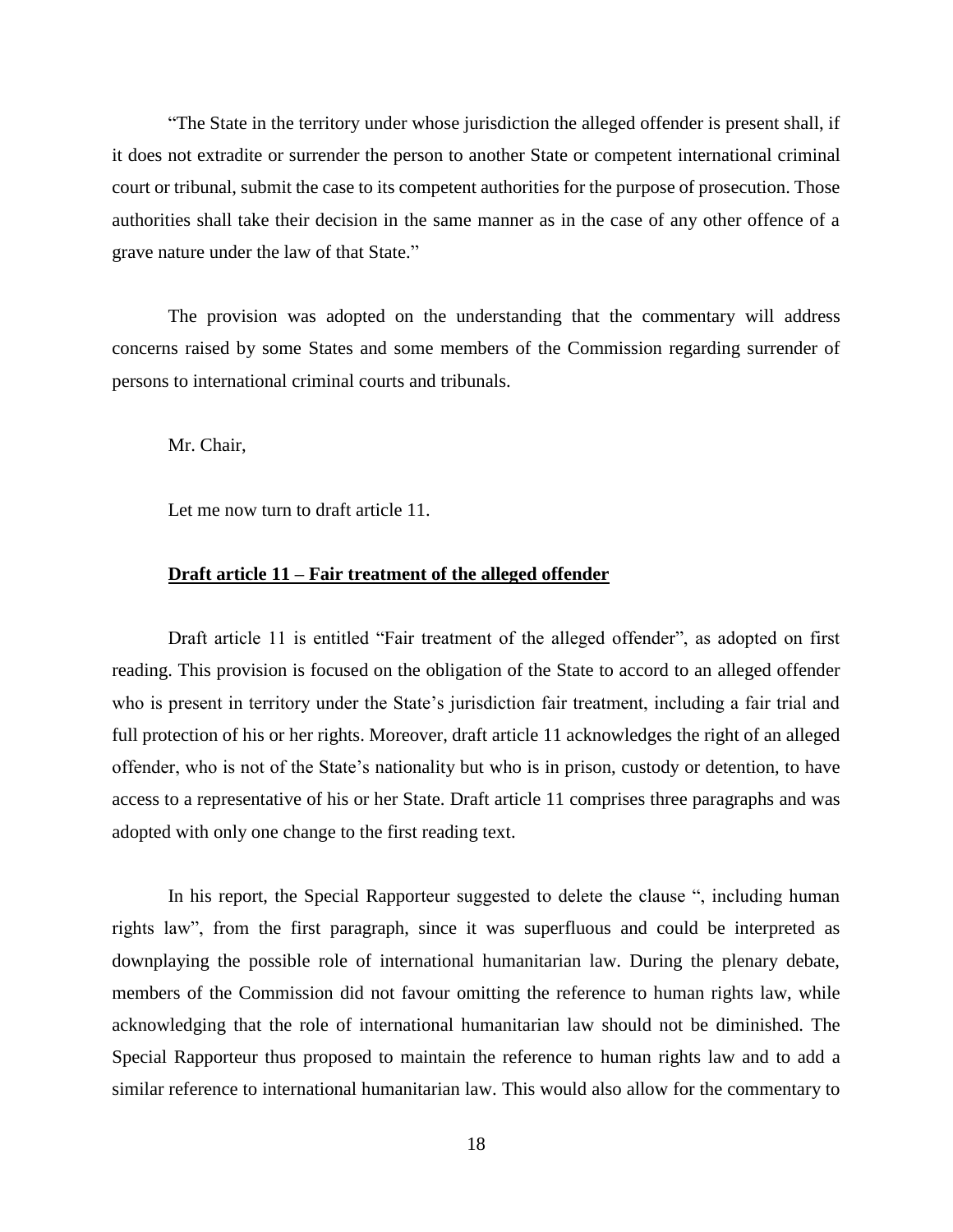indicate that crimes against humanity can be committed in peacetime or in time of armed conflict, in which case one or the other source of law will be more dominant.

The Drafting Committee agreed with this proposal and revised the first paragraph as follows: "Any person against whom measures are being taken in connection with an offence covered by the present draft articles shall be guaranteed at all stages of the proceedings fair treatment, including a fair trial, and full protection of his or her rights under applicable national and international law, including human rights law and international humanitarian law".

Mr. Chair,

Let me now turn to draft article 12.

### **Draft article 12 – Victims, witnesses and others**

Draft article 12 is entitled "Victims, witnesses and others" as adopted on first reading. It addresses the rights of such persons affected by crimes against humanity. It comprises three paragraphs.

Paragraph 1 addresses the right to complain to the competent authorities, and the protection from ill-treatment or intimidation of those who complain or otherwise participate in proceedings within the scope of the draft articles. Paragraph 2 deals with the presentation and consideration of the views and concerns of victims at appropriate stages of the criminal proceedings. Paragraph 3 concerns the issue of reparation. Paragraphs 1 and 2 were adopted by the Drafting Committee with no changes to the first reading text.

One change, however, was made to paragraph 3. Several States indicated that this paragraph, as adopted on first reading, was too open ended and may imply an obligation for all States, even in the absence of any connection with the crimes, to ensure that their legal system would provide a right of reparation for the victims of those crimes. Based on a proposal made by the Special Rapporteur in his report, the Drafting Committee decided to address this concern in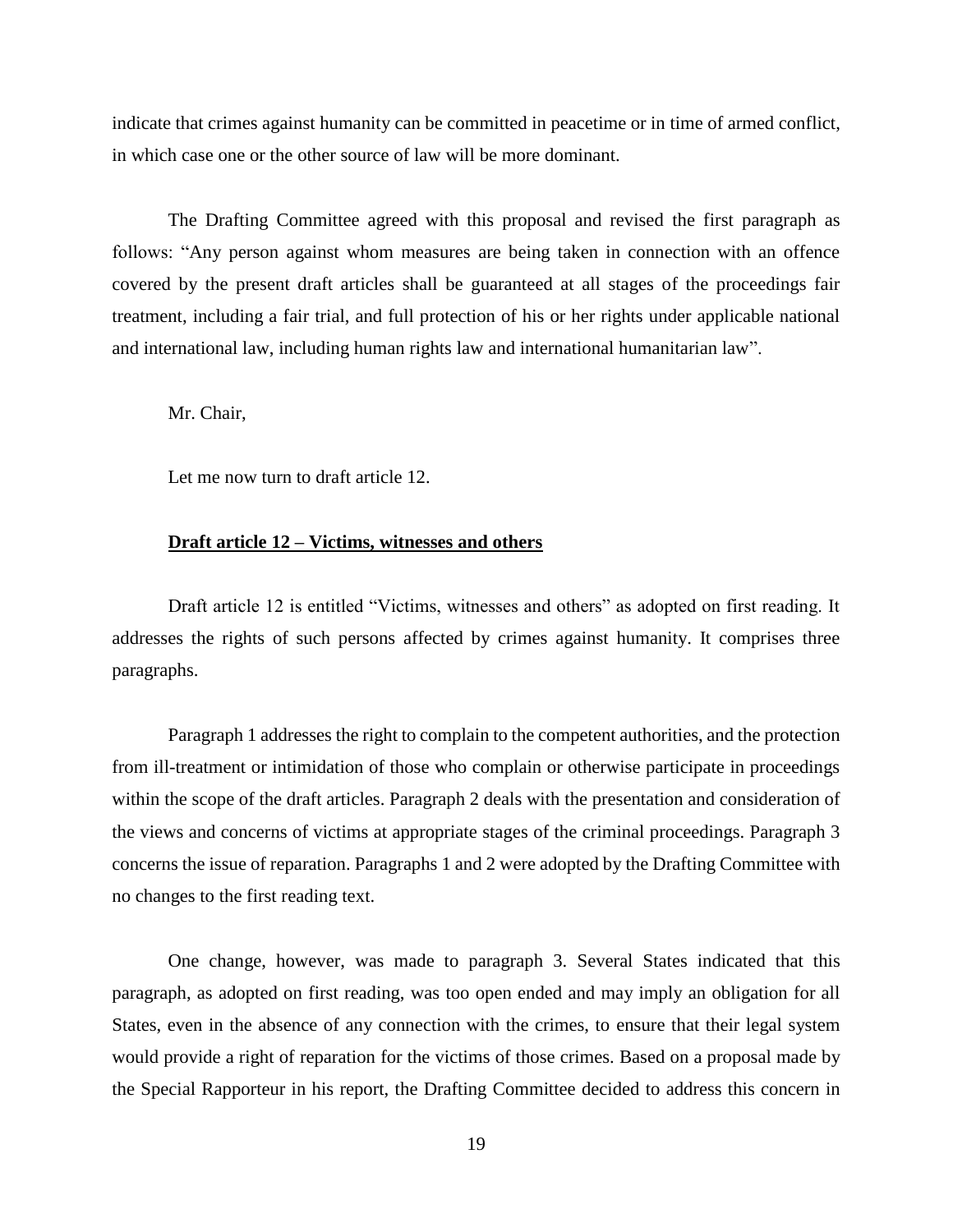the text of paragraph 3 by limiting the obligation contained in this paragraph to two types of States: the State that committed the acts that constituted crimes against humanity; and the State where the crimes occurred. Consequently, paragraph 3 now reads as follows:

"Each State shall take the necessary measures to ensure in its legal system that the victims of a crime against humanity, committed through acts attributable to the State under international law or committed in any territory under its jurisdiction, have the right to obtain reparation for material and moral damages, on an individual or collective basis, consisting, as appropriate, of one or more of the following or other forms: restitution; compensation; satisfaction; rehabilitation; cessation and guarantees of non-repetition."

Members of the Drafting Committee suggested that the commentary acknowledge the variety of situations that may arise with respect to crimes against humanity, which may affect the types and scale of reparations. In particular, it was understood that, in some situations, it may not be possible for a Government to provide full reparations to all the victims, including compensation. At the same time, it was also understood that the relative flexibility of this provision was not to be exploited by States so as to avoid the provision of meaningful and effective forms of reparations.

Members of the Drafting Committee also considered whether it would be appropriate to include a definition of "victims" for this draft article. Several members of the Drafting Committee were of the view that it was necessary to include a definition of "victims" in this draft article, considering that international law governs this matter, and that it was therefore desirable to establish a baseline for the definition to be included in national laws. However, most members felt that, while such a definition might be of value for ensuring that a core definition of "victim" operated for proceedings at the national level, such a definition was not usually included in treaties addressing crimes, and there was a risk of crafting a definition that is narrower than some States currently apply. Such a definition appeared to be better left for States to address in their respective legal systems as they do for crimes generally, while at the same time indicating in the commentary definitions used in international instruments, so as to provide guidance to States in this regard.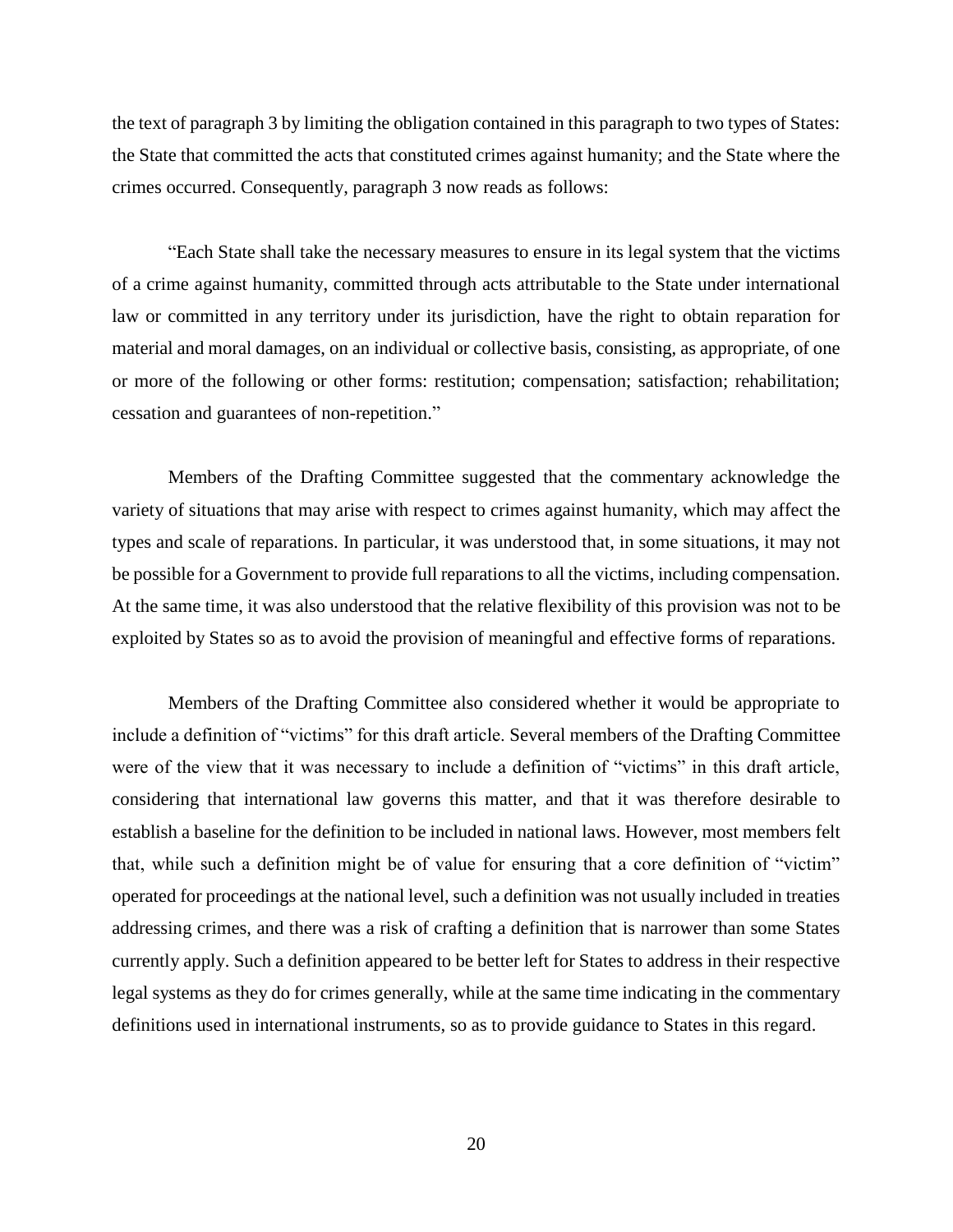Let me now turn to draft article 13.

#### **Draft article 13 – Extradition**

The title of draft article 13 is "Extradition" as adopted on first reading. The purpose of this draft article is to set out the rights, obligations and procedures applicable to the extradition process, in the event that extradition is to take place.

Draft article 13, as adopted on first reading, comprised 10 paragraphs. Based on the comments received by States, the Special Rapporteur proposed the adoption of an additional paragraph 1. The first sentence of this new paragraph would provide a better opening as to the overall purpose of the draft article, which is to apply to the offences covered by the present draft articles whenever a requesting State seeks the extradition of a person who is present in a requested State. The second sentence would indicate that States should endeavour to expedite their extradition procedures. The language proposed for these two sentences was based on the United Nations Convention against Corruption and the United Nations Convention on Transnational Organized Crime. A third sentence based on Additional Protocol I to the Geneva Conventions, would address, in a general way, the concerns raised by some States that due consideration be given to an extradition request from the State where the alleged offences occurred.

There was general agreement in the Drafting Committee for adding this new paragraph. However, the Drafting Committee also concluded that the three sentences comprising this new proposed paragraph should be broken up so as to be standalone paragraphs of draft article 13, and located so as to fit well in the sequence of the paragraphs in this draft article. Accordingly, the three sentences were split into three new paragraphs of draft article 13.

Paragraph 1 of draft article 13 thus reads as follows: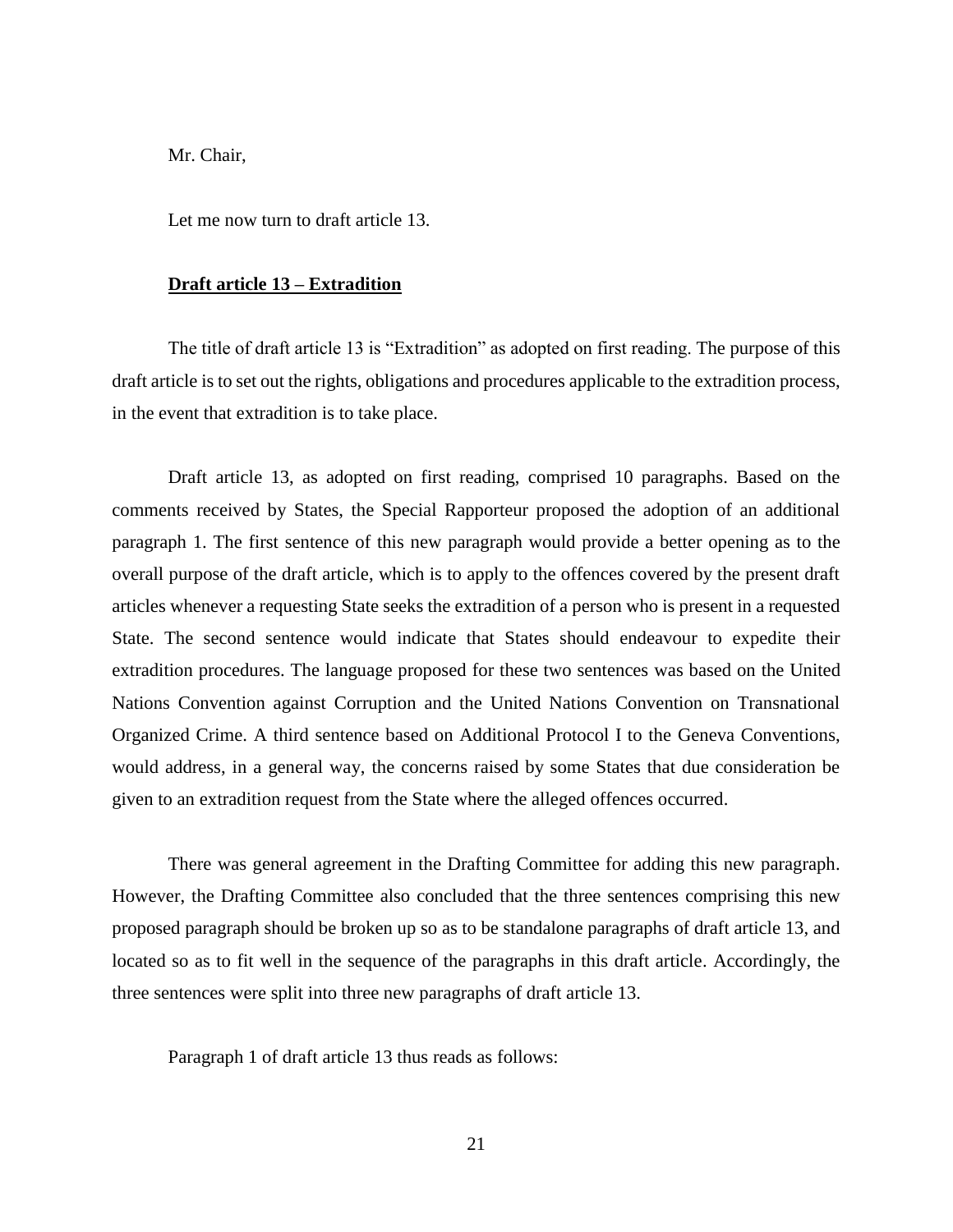"This draft article shall apply to the offences covered by the present draft articles when a requesting State seeks the extradition of a person who is present in territory under the jurisdiction of a requested State."

The new paragraph 8 of draft article 13 reads:

"The requesting and requested States shall, subject to their national law, endeavour to expedite extradition procedures and to simplify evidentiary requirements relating thereto."

Finally, the new paragraph 12 of draft article 13 reads:

"A requested State shall give due consideration to the request of the State in the territory under whose jurisdiction the alleged offence has occurred."

With respect to paragraph 13, which corresponds to paragraph 10 as adopted on first reading, two stylistic changes were made. The term "where appropriate" was replaced with "as appropriate", given that the term "as appropriate" is often used in the draft articles. The verb "consult" was also moved to be closer to "shall". Accordingly, paragraph 13 as amended reads as follows:

"Before refusing extradition, the requested State shall consult, as appropriate, with the requesting State to provide it with ample opportunity to present its opinions and to provide information relevant to its allegation."

All the other nine paragraphs were adopted without any change to the text adopted on first reading.

Mr. Chair,

I would like to address now the proposal for an additional draft article 13 *bis*.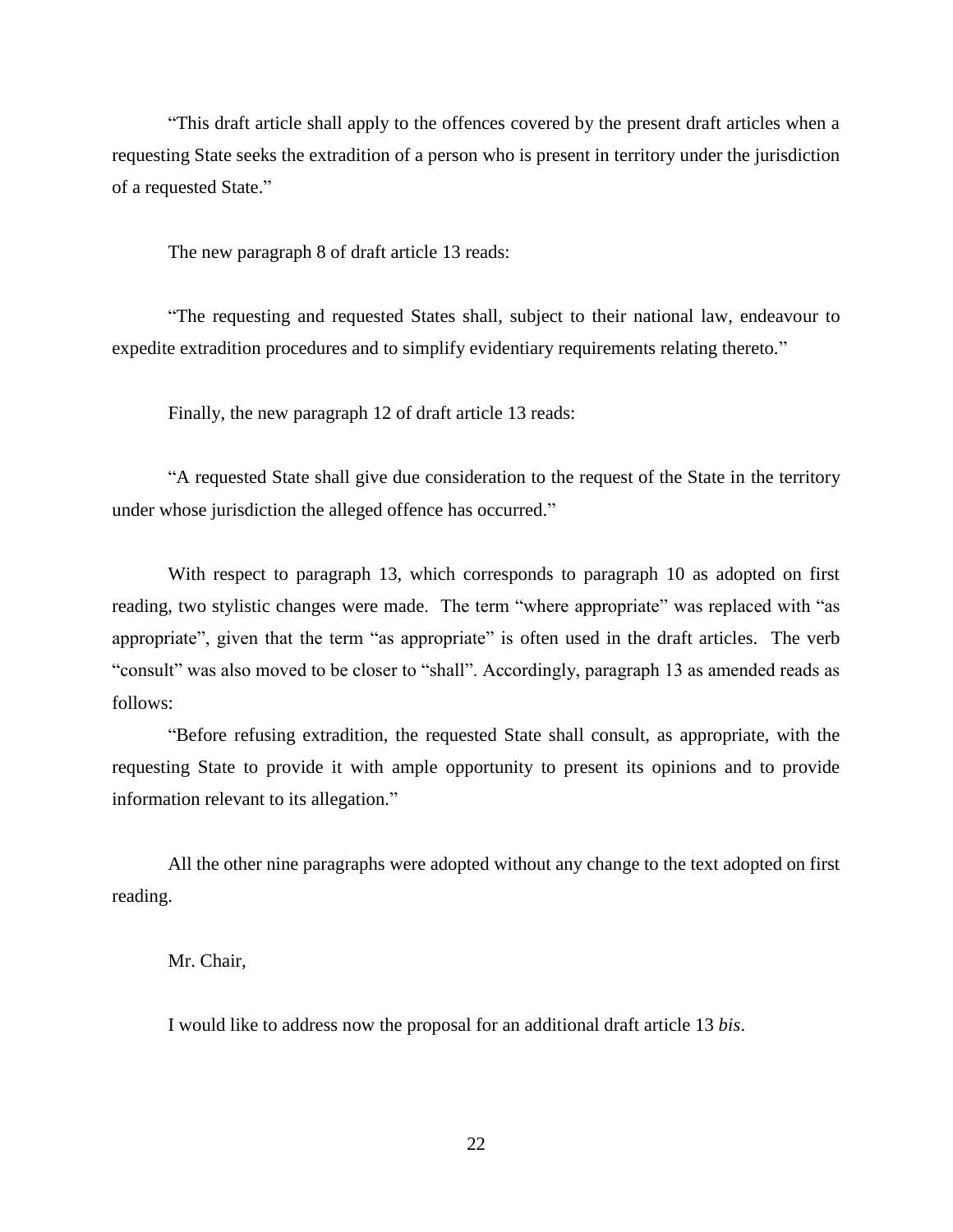You will recall that, in his fourth report, the Special Rapporteur proposed the inclusion of an additional draft article that would address the issue of transfer of sentenced persons. Such provision, which was included in the United Nations Convention against Corruption and the United Nations Convention on Transnational Organized Crime, would encourage States to consider entering into bilateral or multilateral agreements or arrangements on the transfer of sentenced persons. In practice, States have concluded numerous agreements for that purpose.

A debate took place in the Drafting Committee as to the appropriateness of including such a provision at this stage. While some members supported the draft article, it was noted by other members that this provision was touching upon a policy question and that it might have adverse effects, such as empowering national courts in ways that are not desirable. Those other members also considered that, since States did not have the opportunity to comment on this provision before the second reading, support by States for such a provision was unclear.

The Drafting Committee therefore decided not to adopt an additional draft article on the transfer of sentenced persons.

Mr. Chair,

Let me now turn to draft article 14.

## **Draft article 14 – Mutual legal assistance**

The title of draft article 14 is "Mutual legal assistance" as adopted on first reading. This draft article contains general obligations with respect to mutual legal assistance binding upon every State, whether or not it has a mutual legal assistance treaty with the other State when a request for mutual legal assistance arises.

Draft article 14 is composed of nine paragraphs. Except for paragraphs 2, 7 and a new paragraph 9, all paragraphs of draft article 14 were adopted without change to the first reading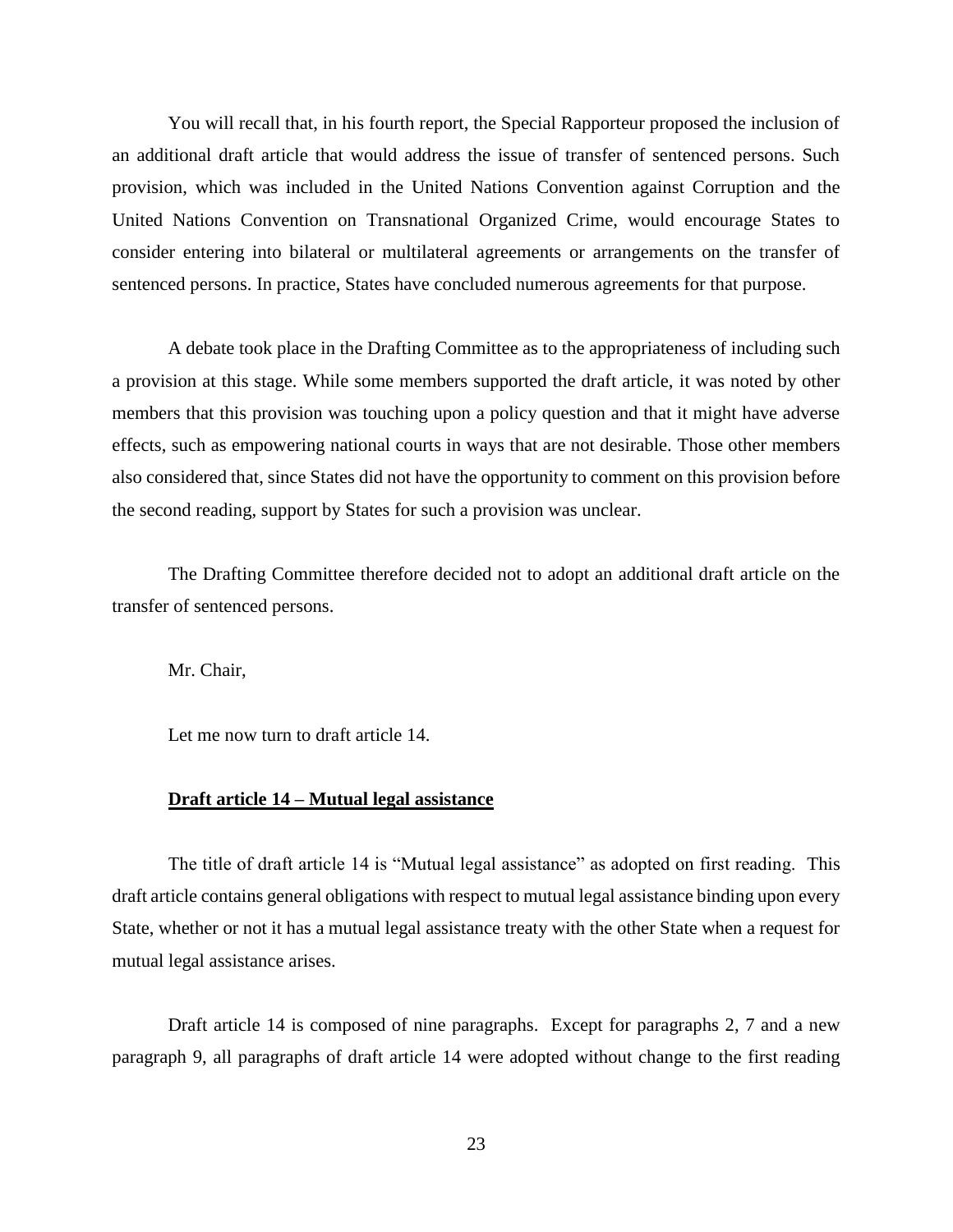text. Therefore, I will address the paragraphs that were adopted with changes by the Drafting Committee, as well as new paragraph 9, in turn.

First, paragraph 2 was adopted as proposed by the Special Rapporteur in his fourth report, following comments by States. The non-substantive change aims at sharpening the distinction between the first and the second paragraph, since the second paragraph concerns only legal persons. The final clause of paragraph 2, as adopted on first reading, was moved to the beginning of the paragraph. Paragraph 2 as adopted by the Drafting Committee reads as follows:

"In relation to the offences for which a legal person may be held liable in accordance with draft article 6, paragraph 8, in the requesting State, mutual legal assistance shall be afforded to the fullest extent possible under relevant laws, treaties, agreements and arrangements of the requested State with respect to investigations, prosecutions, judicial and other proceedings."

Second, paragraph 7 was also adopted as proposed by the Special Rapporteur in his fourth report, following suggestions by States. The last phrase of paragraph 7 as adopted on first reading, which read "except that the provisions of this draft article shall apply to the extent that they provide for greater mutual legal assistance" was replaced with "between the States in question".

Paragraph 7 now reads as follows:

"The provisions of this draft article shall not affect the obligations under any other treaty, bilateral or multilateral, that governs or will govern, in whole or in part, mutual legal assistance between the States in question."

The Drafting Committee found that such a change was necessary to clarify the provision and avoid legal uncertainty. The change would also bring the language of the paragraph closer to language used in widely-adhered-to treaties, such as the United Nations Convention against Corruption. It was understood that the commentary will explain that the amended provision allows the provisions of an existing mutual legal assistance treaty between the States concerned to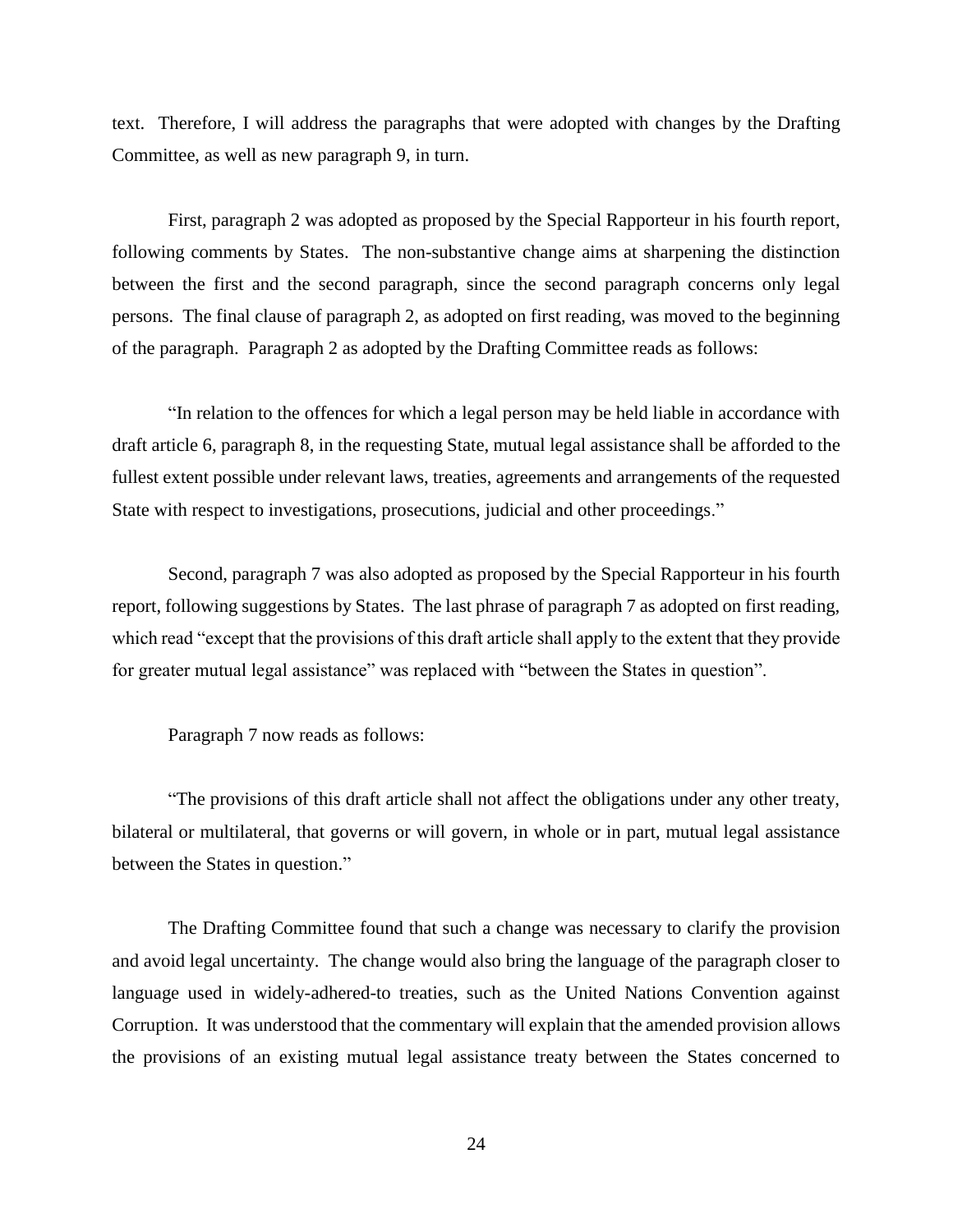continue to govern their relationship, but also leaves in place provisions of draft article 14 to supplement that relationship with respect to any issues not addressed in the treaty.

Third, the Drafting Committee adopted a new paragraph to draft article 14, following a proposal by the Special Rapporteur in his fourth report. The purpose of this new paragraph is to facilitate cooperation of States with international mechanisms established by the United Nations or by other international organizations and that have a mandate to collect evidence of crimes against humanity. The Drafting Committee concluded that such new provision would complement the cooperation on prevention foreseen in draft article 4 (b). Paragraph 9 reads:

"States shall consider, as appropriate, entering into agreements or arrangements with international mechanisms that are established by the United Nations or by other international organizations and that have a mandate to collect evidence with respect to crimes against humanity."

The proposal made by the Special Rapporteur in his fourth report was revised to encompass not just mechanisms established by the United Nations, but also by other international organizations, including at the regional level. The Drafting Committee also considered that the opening text of the sentence had to be more prescriptive. The formula "as appropriate" would qualify the obligation and capture the diversity of situations governing the relations of States with such international mechanisms. At the same time, it was understood that such mechanisms did not include international criminal courts or tribunals.

Mr. Chair,

Allow me to address now draft article 15.

## **Draft article 15 – Settlement of disputes**

Draft article 15 is entitled "Settlement of disputes" as adopted on first reading. The Drafting Committee adopted the draft article with no changes to the text adopted on first reading.